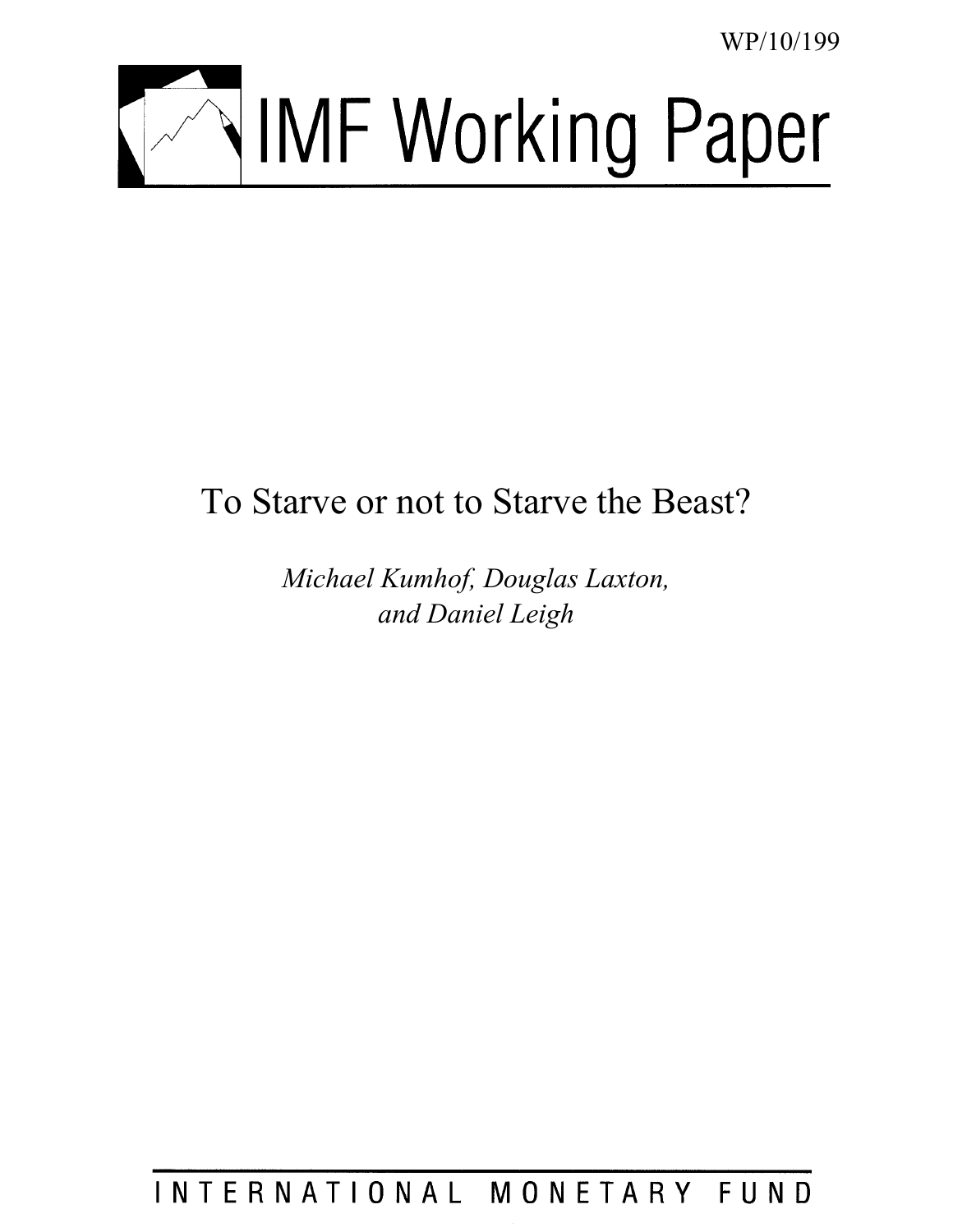# **IMF Working Paper**

## Research Department

## **To Starve or not to Starve the Beast?**

## **Prepared by Michael Kumhof, Douglas Laxton, and Daniel Leigh**

Ugr vgo dgt "4232

## **Abstract**

**This Working Paper should not be reported as representing the views of the IMF.** The views expressed in this Working Paper are those of the author(s) and do not necessarily represent those of the IMF or IMF policy. Working Papers describe research in progress by the author(s) and are published to elicit comments and to further debate. We thank a large number of people both inside and outside the Fund for encouraging work in this area. This includes Ken Rogoff, Raghu Rajan, Simon Johnson and Olivier Blanchard. The model builds heavily on previous modeling research at the Fund and here we would like to single out enormous technical contributions in both theory and solution techniques by Steve Symansky, Paolo Pesenti, Michel Juillard, and Peter Hollinger.

For thirty years prominent voices have advocated a policy of "starving the beast"––cutting taxes to force government spending cuts. This paper analyzes the macroeconomic and welfare consequences of this policy using a two-country general equilibrium model. Under several strong assumptions the policy, if fully implemented, produces domestic output and welfare gains accompanied by losses elsewhere. But negative effects can easily arise in the presence of longer policy implementation lags, utility-enhancing government spending, and productive government capital. Overall, the analysis finds no support for the idea that "starving the beast" is a foolproof way towards higher output and welfare.

JEL Classification Numbers: E62, H62

Keywords: Starve-the-beast, tax cuts, spending cuts, budget deficits, government debt, non-Ricardian behavior, welfare analysis.

Author's E-Mail Address: mkumhof@imf.org, dlaxton@imf.org, dleigh@imf.org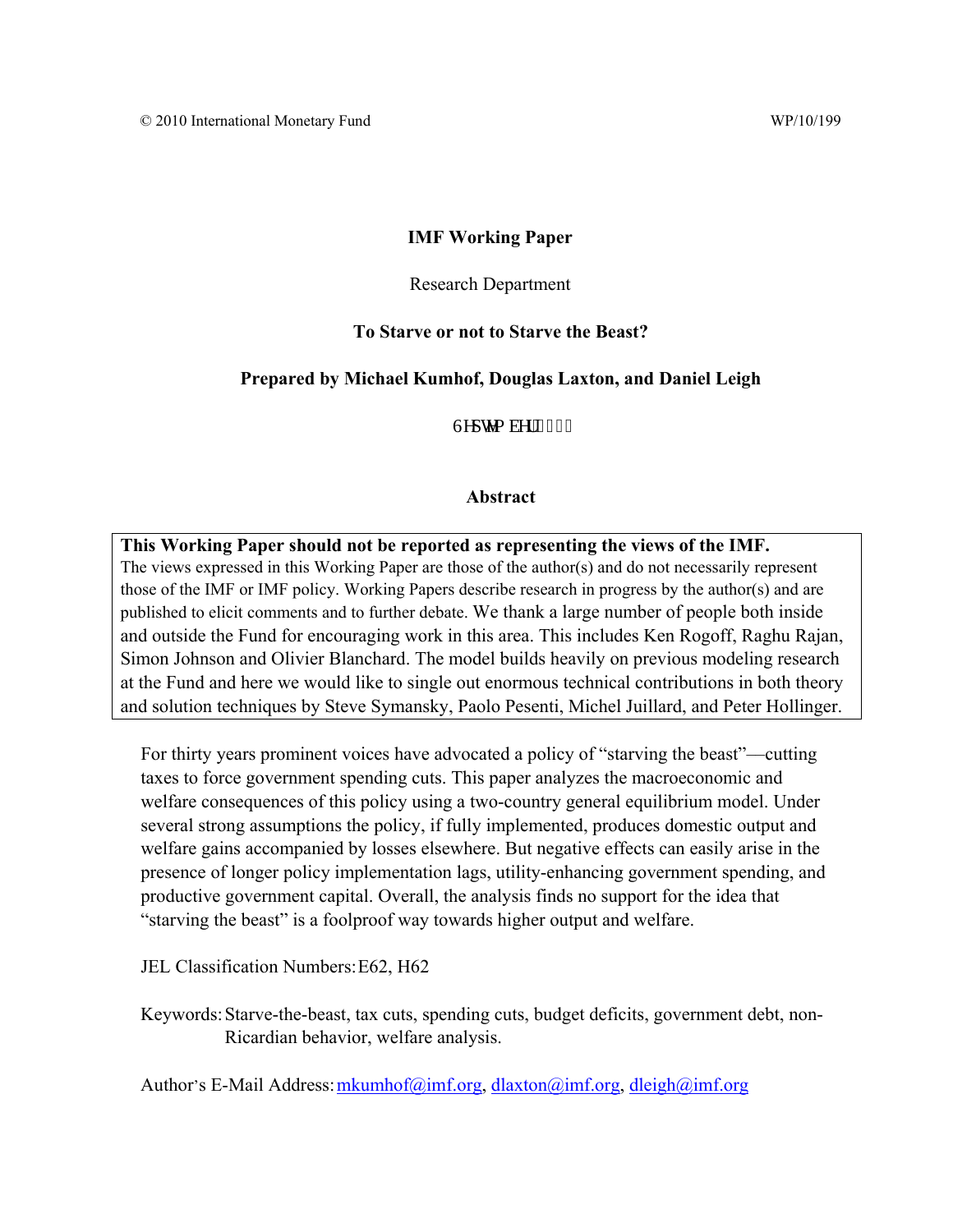| Contents |
|----------|
|----------|

| Ι.                               |                                                                                                                                                                                                                 | 4                                                                 |
|----------------------------------|-----------------------------------------------------------------------------------------------------------------------------------------------------------------------------------------------------------------|-------------------------------------------------------------------|
| П.                               | $1_{-}$<br>$2_{-}$<br>1.<br>2.<br>3.                                                                                                                                                                            | $\overline{5}$<br>6<br>9<br>9<br>10<br>10<br>11<br>11<br>11<br>12 |
| III.                             |                                                                                                                                                                                                                 | 12                                                                |
| IV.                              | A. Benchmark Welfare: No Government Spending in Utility<br>B. Alternative Welfare: With Government Spending in Utility                                                                                          | 14<br>14<br>15                                                    |
| V.                               | <b>Results</b><br>$1_{\cdot}$<br>$2_{-}$<br>3.<br>4.<br>5.<br>Undoing the Tax Cut $\dots \dots \dots \dots \dots \dots \dots \dots \dots \dots$<br>6.<br>C. The Relationship between Welfare and Discount Rates | 17<br>18<br>19<br>19<br>19<br>20<br>20<br>21<br>21<br>22          |
| VI.                              |                                                                                                                                                                                                                 | 22                                                                |
|                                  |                                                                                                                                                                                                                 | 33                                                                |
| Figures                          |                                                                                                                                                                                                                 |                                                                   |
| 1.<br>2.<br>3.<br>4.<br>5.<br>6. | Base Case                                                                                                                                                                                                       | 24<br>25<br>26<br>27<br>28<br>29                                  |

 $7. \hspace*{1em}$  Undoing the Tax Cut  $\hspace*{1em} \ldots \hspace*{1em} \ldots \hspace*{1em} \ldots \hspace*{1em} \ldots \ldots \ldots \ldots \ldots \ldots \hspace*{1em} \ldots \hspace*{1em} 30$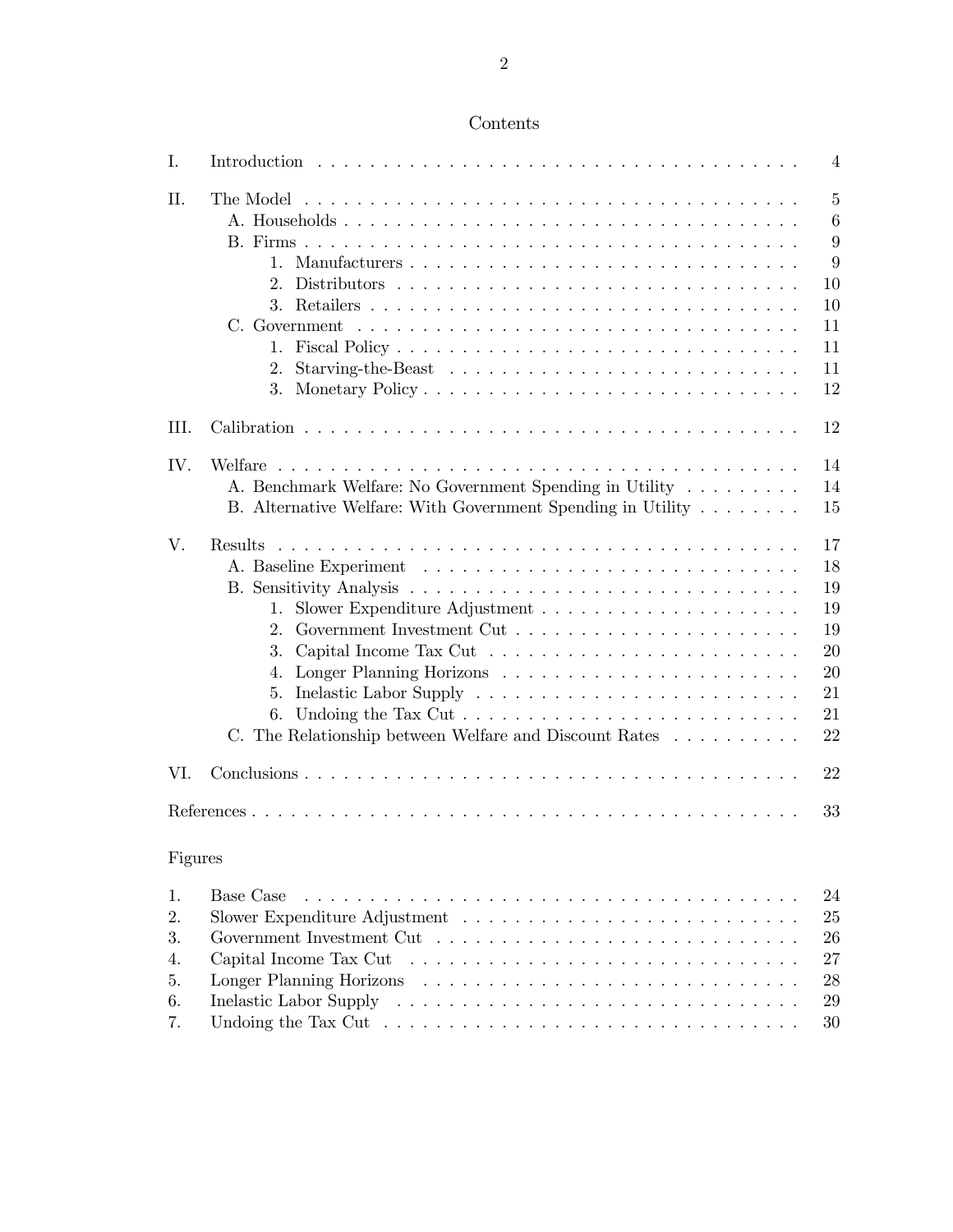# Tables

|    | Macroeconomic Effects (in percent deviation from initial steady state) $\ldots$ 31 |      |
|----|------------------------------------------------------------------------------------|------|
|    | Benchmark Welfare - No Government Spending in Utility Function 32                  |      |
| 3. | Alternative Welfare - With Government Spending in Utility Function                 | - 32 |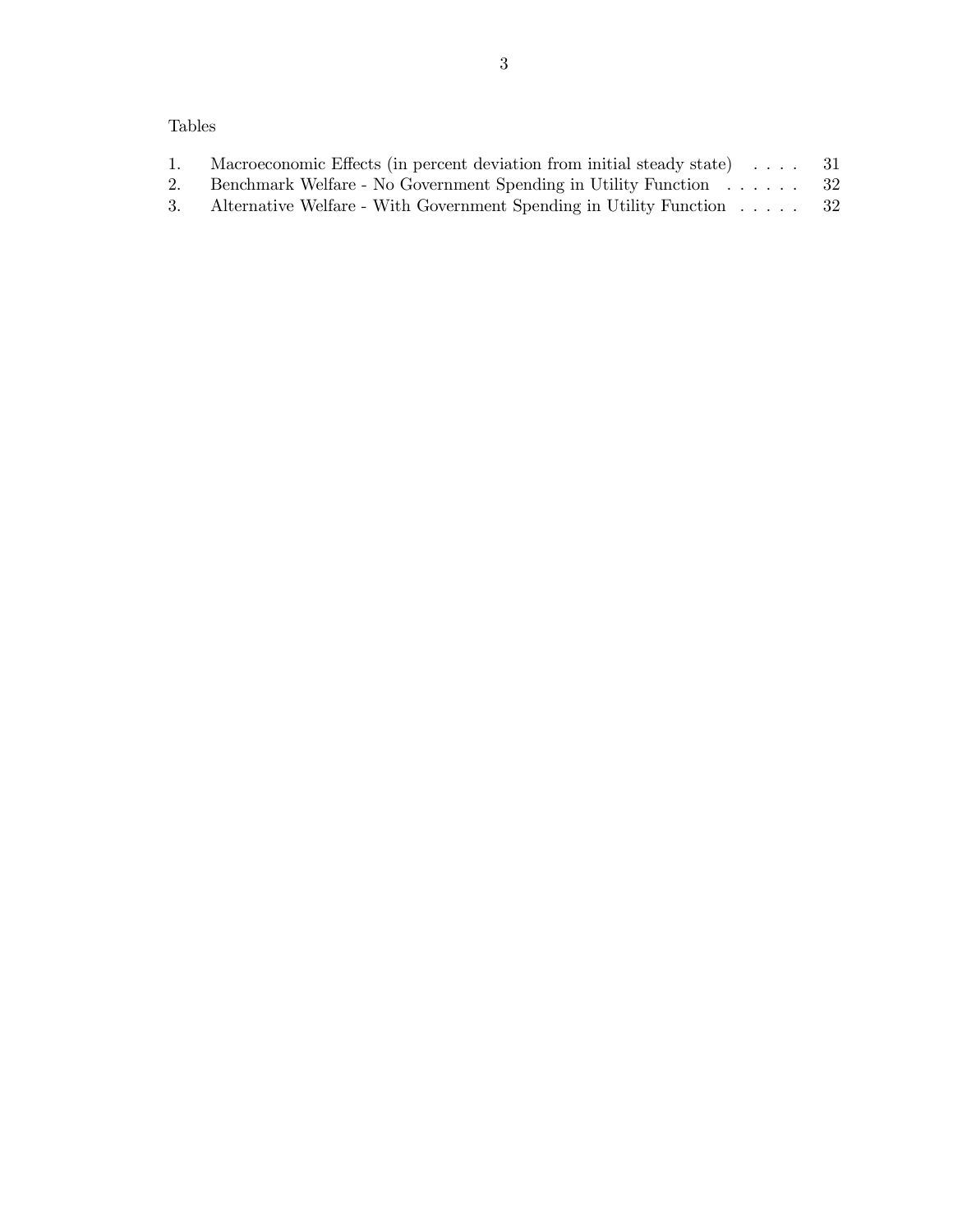# I. Introduction

For thirty years, prominent voices have endorsed a policy of "starving the beast"–cutting taxes to induce budget deficits in the hope that, over time, the deficits force reductions in government spending. Nobel Laureates Milton Friedman (2003) and Gary Becker have been among the proponents of this view. This philosophy has also been supported by a number of U.S. Presidents. For example, in 1981, President Reagan said:

There were always those who told us that taxes couldn't be cut until spending was reduced. Well, you know, we can lecture our children about extravagance until we run out of voice and breath. Or we can cure their extravagance by simply reducing their allowance.

The 2001 tax cuts introduced by President Bush were also consistent with this approach.

Others, however, have suggested that this policy usually fails to restrain government spending. In particular, Romer and Romer (2007) find "no support for the hypothesis that tax cuts restrain government spending; indeed, [the findings] suggest that tax cuts may actually increase spending. The results also indicate that the main effect of tax cuts on the government budget is to induce subsequent legislated tax increases.<sup>"1</sup>

Furthermore, even if it *did* restrain government spending, there is no consensus regarding the macroeconomic and welfare consequences of implementing a starve-the-beast approach, henceforth referred to as STB. On the one hand, it could be beneficial in the ideal case in which it results in cuts in entirely wasteful government spending. In particular, lower spending frees up resources for private consumption, and the associated lower tax rates reduce distortions in the economy. On the other hand, it could be costly if the spending cuts arrive with a considerable lag, implying a permanent increase in government debt and real interest rates. Also, lower government spending may itself entail welfare losses if agents attach a nonzero utility value to it, or if it augments the productivity of private factors of production.

A systematic analysis of these trade-offs is the main contribution of this paper. Our analysis is based on experiments conducted in a two-country New Keynesian model. Ricardian equivalence does not hold in the model because consumers have finite lifetimes, or finite planning horizons, as in Blanchard (1985), Weil (1989) and Yaari (1965).<sup>2,3</sup> This assumption is supported by recent empirical evidence, as discussed below. The assumption is important because one of the main concerns about STB centers on higher debt levels leading to higher real interest rates, which is an equilibrium feature of this type of overlapping generations model. We employ a simple open economy set-up to capture

<sup>&</sup>lt;sup>1</sup>Similarly, Krugman (2003), Niskanen (2006) and Bayoumi and Goncalves (2007) find that, in the United States, tax cuts do not tend to be followed by government spending restraint. Auerbach, Gale, and Orzag (2006) argue that paying for the tax cuts implemented by the Bush Administration via expenditure restraint alone would be politically difficult.

<sup>&</sup>lt;sup>2</sup>For recent examples of studies using this model class, see Farmer (2010) and Chadha and Nolan (2007).

<sup>&</sup>lt;sup>3</sup>As pointed out by Weil (1989), the critical feature of the Blanchard (1985) model is not the finite planning horizon of existing households per se, but rather the fact that after a household's death new agents are born and inherit the liabilities of previous generations.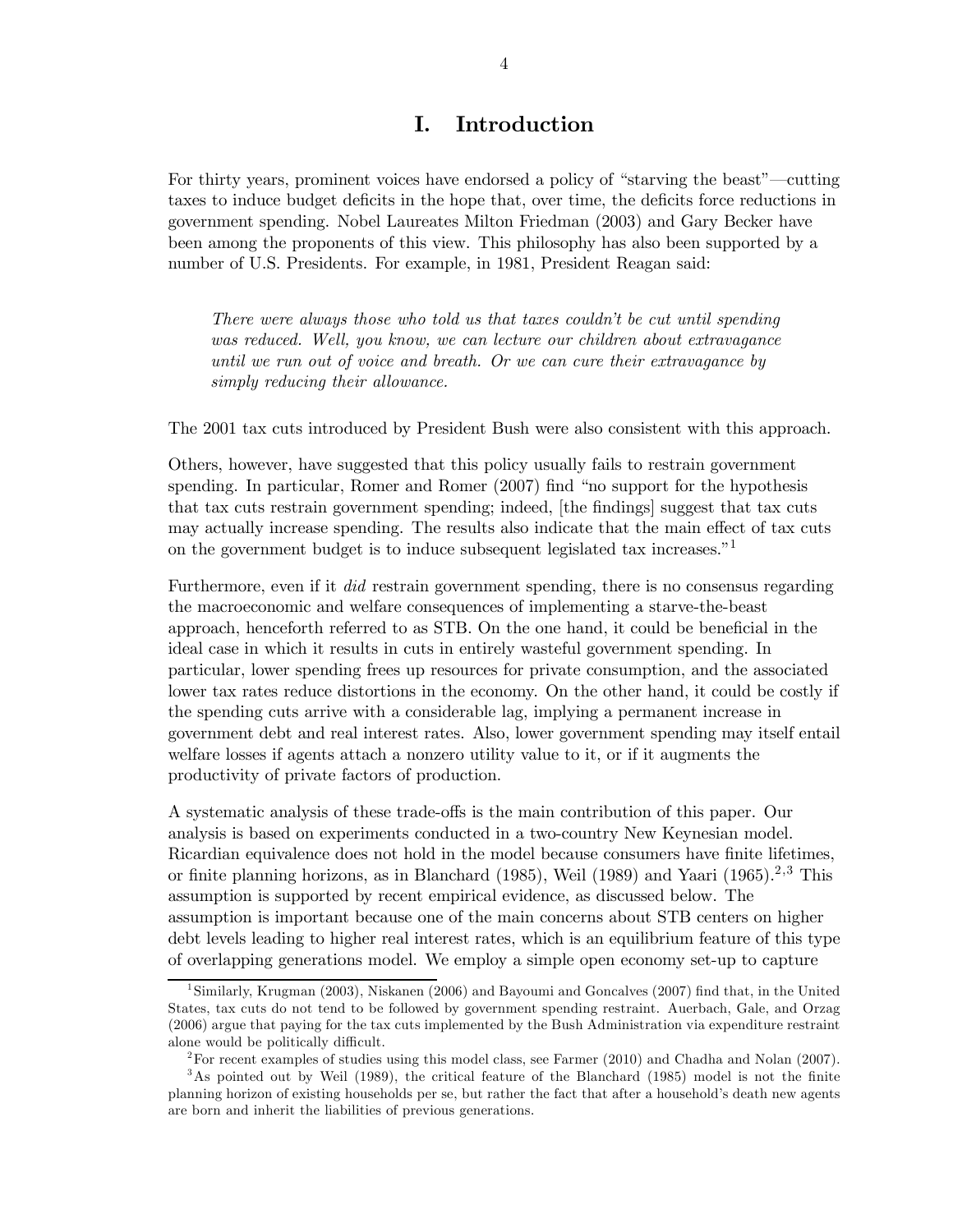the fact that U.S. fiscal deficits are financed to a significant extent by foreign saving.<sup>4</sup> The model employs a set of nominal and real rigidities that are commonly used in the modern business cycle literature. These rigidities have the advantage of yielding plausible impulse responses at shorter horizons. The model also specifies a wide menu of fiscal policy tools, which allow us to study a number of different trade-offs involved in adopting the STB approach.

The effects of the STB approach are assessed in two ways. First, the paper examines whether the principal macroeconomic variables such as GDP and consumption, both in the United States and in the rest of the world, respond positively to this policy. Second, the paper assesses social welfare effects, summarized using a compensating consumption variation statistic. We investigate how the welfare assessment of STB depends on the rate at which the utility of future generations is discounted. In addition, the paper assesses how the welfare effects depend on the degree to which government spending directly contributes to household welfare or to productivity.

We find that STB only yields welfare gains under ideal circumstances. These include cuts to particularly distortionary types of taxation, a successful and rapid implementation of spending cuts, and the successful identification of spending categories that reduce neither welfare nor productivity. If, one the other hand, the spending cuts are either aborted or come very late, as suggested by Romer and Romer (2007), the impact on output and welfare becomes negative and large. The same is true if, as suggested by a number of studies that we will discuss below, government spending directly raises either household welfare or aggregate productivity.

The remainder of the paper is organized as follows. Section 2 describes the model, and Section 3 its calibration. Section 4 explains our approach to evaluating welfare. Section 5 describes the design of the policy experiments and reports the results. Section 6 concludes.

## II. The Model

The world consists of two countries, the United States and the rest of the world (RW). When discussing the behavior of agents in one country alone we will not identify the country by additional notation. When the interaction between two countries is discussed we identify the United States by an asterisk.

Each country is populated by overlapping generations households with finite planning horizons, who consume final retailed output and supply labor to unions. In each period,  $N^*(1-\theta)$  and  $N(1-\theta)$  of such individuals are born in the United States and RW, respectively. Each agent faces a constant probability of death  $(1 - \theta)$  in each period, which implies an average planning horizon of  $1/(1-\theta)$ .<sup>5</sup> This implies that the total number of agents in the United States and in RW is  $N^*$  and N. In addition to the

<sup>&</sup>lt;sup>4</sup>See Kumhof and Laxton (2007).

<sup>&</sup>lt;sup>5</sup>In general we allow for the possibility that agents may be more myopic than what would be suggested by a planning horizon based on a biological probability of death. This is similar to the new generation of models that combine infinitely lived and liquidity constrained agents, such as Gali, López-Salido and Vallés (2007), who suggest that one interpretation of liquidity constraints is extreme myopia.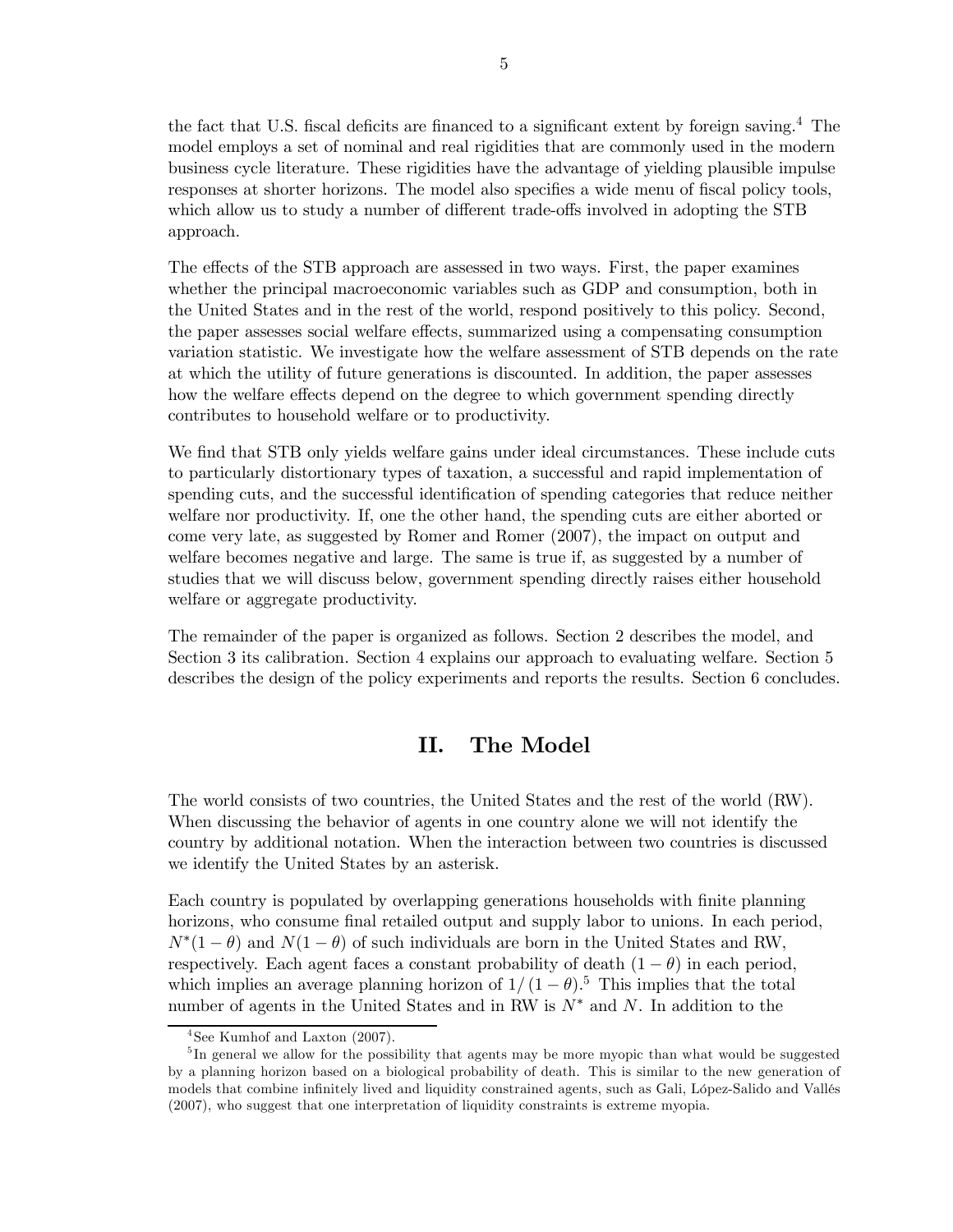probability of death households also experience labor productivity that declines at a constant rate  $\chi$  over their lifetimes<sup>6</sup>, which adds another powerful channel through which fiscal policies can have non-Ricardian effects.

Firms are managed in accordance with the preferences of their owners, finitely-lived households, and they therefore also have finite planning horizons. Each country's primary production is carried out by a manufacturing sector that employs labor and accumulates capital, subject to investment adjustment costs. As is standard in open economy models, the economy's distribution sector technology then combines domestic and foreign goods subject to an import adjustment cost. It adds to this a publicly provided capital stock (infrastructure) as an essential further input. This capital stock is maintained through government investment that is financed by tax revenue. Price setting for final output is subject to nominal rigidities. It is sold to domestic consumers via a retail sector, to investors, and to the government. Retailers find it costly to rapidly adjust their sales volume, which generates inertial consumption dynamics over the short run.

Asset markets are incomplete. There is complete home bias in government debt, which takes the form of nominally non-contingent one-period bonds denominated in domestic currency. The only assets traded internationally are nominally non-contingent one-period bonds denominated in the currency of the United States There is also complete home bias in ownership of domestic firms. Equity is not traded in domestic financial markets, instead households receive lump-sum dividend payments.

The world economy grows at the constant rate  $g = T_t/T_{t-1}$ , where  $T_t$  is the level of labor augmenting world technology. The model's real variables, say  $x_t$ , therefore have to be rescaled by  $T_t$ , where we will use the notation  $\check{x}_t = x_t/T_t$ . The steady state of  $\check{x}_t$  is denoted by  $\bar{x}$ . All aggregate variables represent normalized absolute rather than per capita quantities. This paper presents results for the perfect foresight case. Extensions to log-linear approximations are trivial.<sup>7</sup>

#### A. Households

A representative household of age a derives utility at time t from consumption  $C_{a,t}$  and leisure  $(1 - L_{a,t})$  (where 1 is the time endowment). The lifetime expected utility of a representative household has the form

$$
\sum_{s=0}^{\infty} (\beta \theta)^s \left[ \frac{1}{1-\gamma} \left( (C_{a+s,t+s})^{\eta} (1 - L_{a+s,t+s})^{1-\eta} \right)^{1-\gamma} \right], \qquad (1)
$$

where  $\beta$  is the discount factor,  $\theta < 1$  determines the length of the planning horizon,  $\gamma > 0$ is the coefficient of relative risk aversion, and  $0 < \eta < 1$ . For money demand, we assume the cashless limit advocated by Woodford (2003). Consumption  $C_{a,t}$  is given by a CES aggregate over retailed varieties  $C_{a,t}(i)$ , with elasticity of substitution  $\sigma_R$ .

<sup>&</sup>lt;sup>6</sup>Declining income profiles eliminate excessive sensitivity of human wealth to changes in the real interest rate. In models with exogenous labor supply and stationary population shares it can be shown that declining productivity profiles can be calibrated to produce identical macroeconomic behavior as more plausible humpshaped life-cycle productivity profiles. See Faruqee and Laxton (2000).

<sup>7</sup>A Technical Appendix (available upon request) provides a more comprehensive description of the model than is possible in the paper.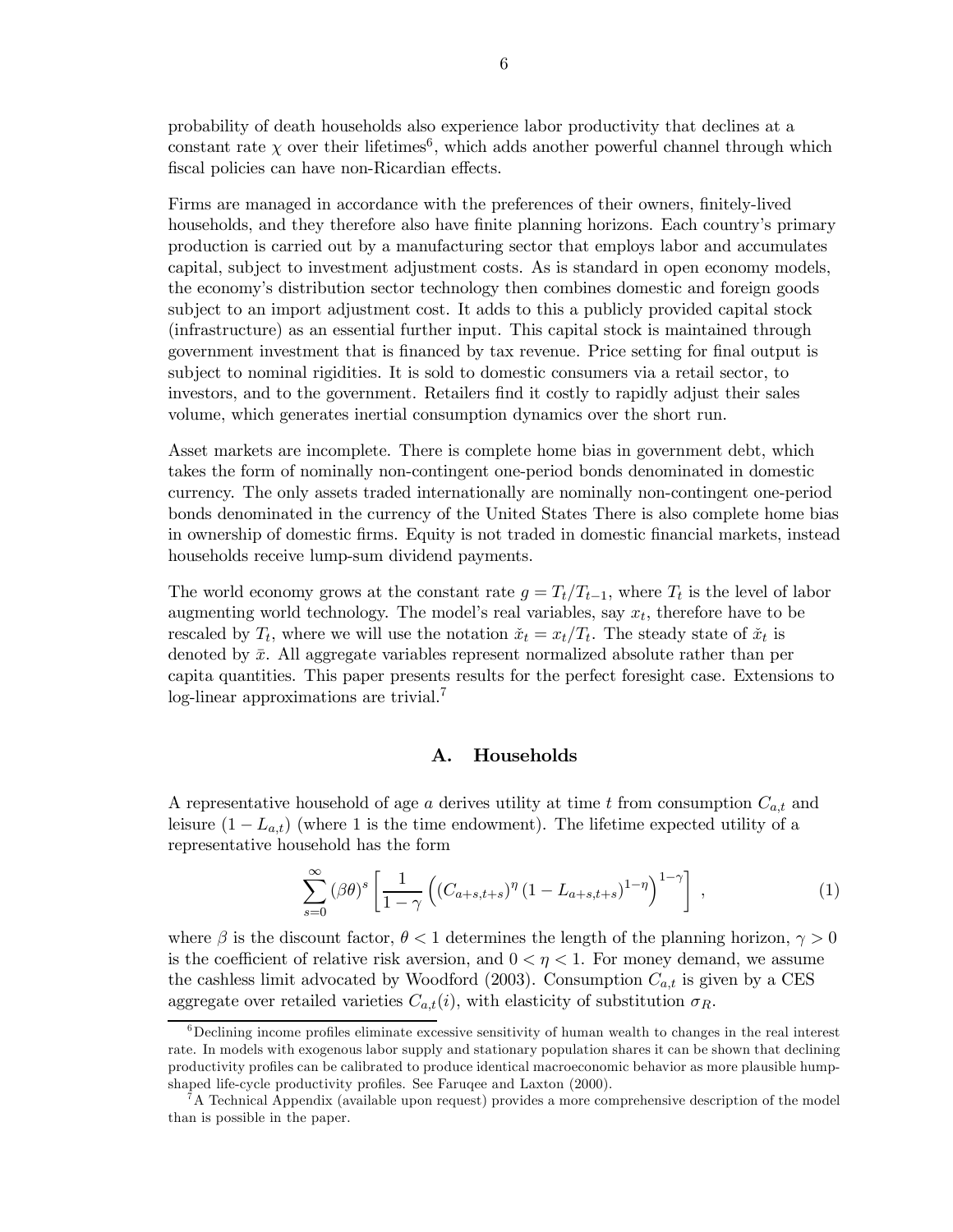A household can hold domestic government bonds  $B_{a,t}$  denominated in domestic currency, and foreign bonds  $F_{a,t}$  denominated in the currency of the United States The nominal exchange rate vis-a-vis the United States is denoted by  $\mathcal{E}_t$ . In each case the time subscript t denotes financial claims held from period t to period  $t + 1$ . Gross nominal interest rates on United States and RW currency denominated assets held from t to  $t + 1$  are  $i_t^*$  and  $i_t$ . Participation by households in financial markets requires that they enter into an insurance contract with companies that pay a premium of  $\frac{(1-\theta)}{\theta}$  on a household's financial wealth for each period in which that household is alive, and that encash the household's entire financial wealth in the event of his death.<sup>8</sup>

The productivity of a household's labor declines throughout his lifetime, with productivity  $\Phi_{a,t} = \Phi_a$  of age group a given by  $\Phi_a = \kappa \chi^a$ , where  $\chi < 1$ . The overall population's average productivity is assumed without loss of generality to be equal to one. Household pre-tax nominal labor income is therefore  $W_t \Phi_{a,t} L_{a,t}$ . Dividends are received in a lump-sum fashion from all firms in the manufacturing  $(M)$ , distribution  $(D)$  and retail (R) sectors, with after-tax nominal dividends received from firm i denoted by  $D_{a,t}^j(i)$ ,  $j = M, D, R$ . Households' labor income is taxed at the rate  $\tau_{L,t}$ , their consumption is taxed at the rate  $\tau_{C,t}$ ,<sup>9</sup> and they are subject to a lump-sum tax  $\tau_{a,t}^{ls}$ . The consumption tax  $\tau_{C,t}$  is assumed to be payable on the sales price  $P_t$  of distributors. We choose  $P_t$  as our numeraire. The relative prices and gross inflation rates of any good  $x$  are denoted by  $p_t^x = P_t^x / P_t$  and  $\pi_t^x = P_t^x / P_{t-1}^x$ , gross final goods inflation by  $\pi_t = P_t / P_{t-1}$ , gross nominal exchange rate depreciation by  $\varepsilon_t = \mathcal{E}_t/\mathcal{E}_{t-1}$ , and the real interest rate by  $r_t = i_t/\pi_{t+1}$ . The real wage is denoted by  $w_t = W_t/P_t$ , and the real exchange rate vis-a-vis the United States by  $e_t = \overline{(\mathcal{E}_t P_t^*)}$ <sup>\*</sup>/ $P_t$ . We let  $b_t = B_t/P_t$  and  $f_t = F_t/P_t^*$ . The household's budget constraint in nominal terms is

$$
P_t^R C_{a,t} + P_t C_{a,t} \tau_{C,t} + B_{a,t} + \mathcal{E}_t F_{a,t} = \frac{1}{\theta} \left[ i_{t-1} B_{a-1,t-1} + i_{t-1}^* \mathcal{E}_t F_{a-1,t-1} \right] \tag{2}
$$

$$
+ W_t \Phi_a L_{a,t} (1 - \tau_{L,t}) + \int_0^1 D_{a,t}^M(i) di + \int_0^1 D_{a,t}^D(i) di + \int_0^1 D_{a,t}^R(i) di - P_t \tau_{a,t}^{ls}.
$$

The household maximizes (1) subject to (2). The derivation of the first-order conditions for each generation, and aggregation across generations, is discussed in the Technical Appendix. Aggregation takes account of the size of each age cohort at the time of birth, and of the remaining size of each generation. The first-order condition for the consumption/leisure choice is, after rescaling by technology, given by

$$
\frac{\check{C}_t}{N - L_t} = \frac{\eta}{1 - \eta} \check{w}_t \frac{(1 - \tau_{L,t})}{(p_t^R + \tau_{C,t})} \,. \tag{3}
$$

The arbitrage condition for foreign currency bonds (the uncovered interest parity relation) is

$$
i_t = i_t^* \varepsilon_{t+1} . \tag{4}
$$

<sup>&</sup>lt;sup>8</sup>The turnover in the population is assumed to be large enough that the income receipts of the insurance companies exactly equal their payouts.

 $9^9$ To facilitate simple closed-form solutions, both of these taxes as well as capital income taxes are assumed to be proportional.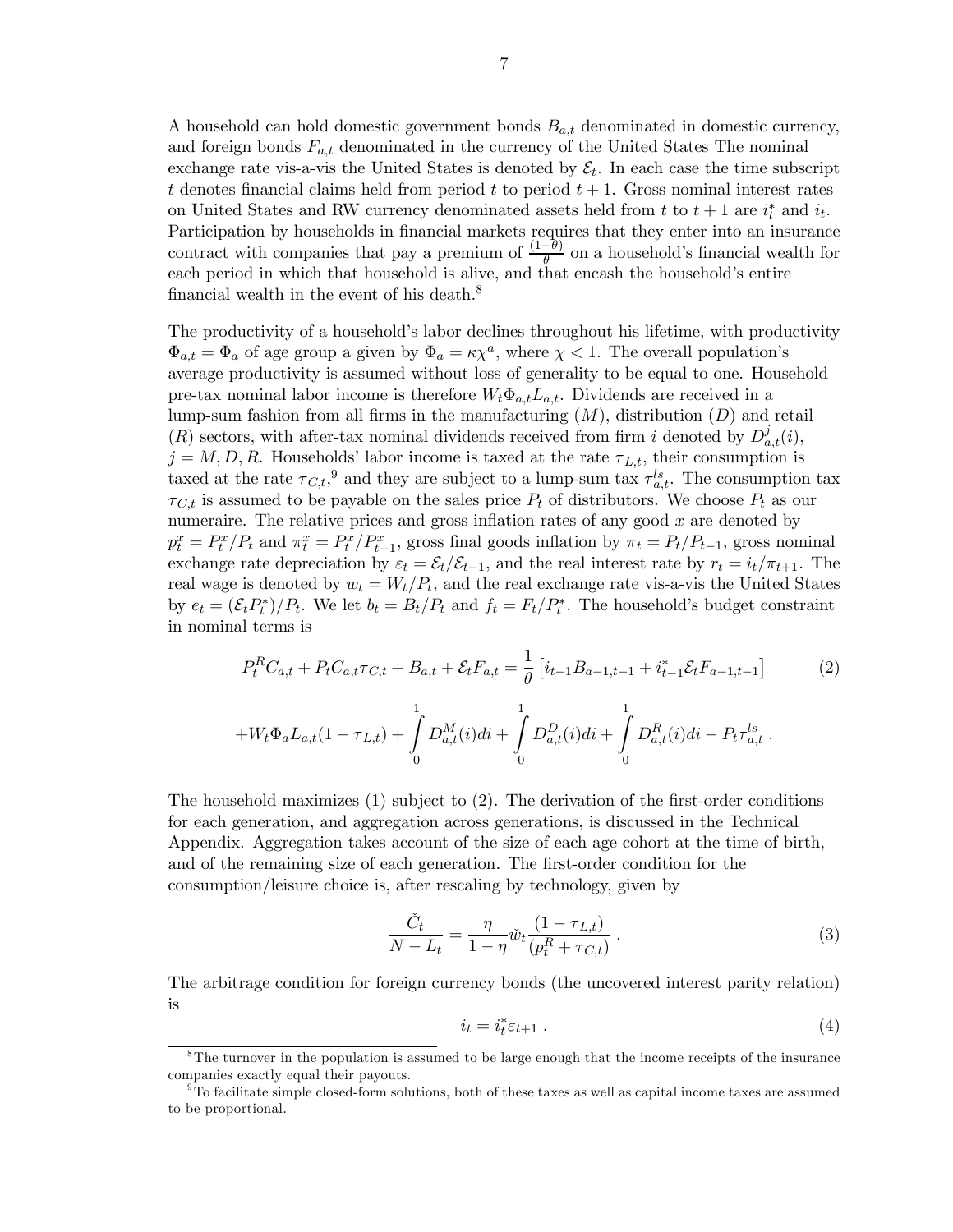We now discuss a key set of optimality conditions of the model. They express current aggregate household consumption as a function of their real aggregate financial wealth  $f_{w_t}$  and human wealth  $h_{w_t}$ , with the marginal propensity to consume of out of wealth given by  $1/\Theta_t$ . Human wealth is in turn composed of  $hw_t^L$ , the expected present discounted value of households' time endowments evaluated at the after-tax real wage, and  $hw_t^K$ , the expected present discounted value of dividend income plus net lump-sum transfers to or from the government. After rescaling by technology we have

$$
\check{C}_t \Theta_t = \check{f} w_t + \check{h} w_t^L + \check{h} w_t^K , \qquad (5)
$$

where

$$
\Theta_t = \frac{p_t^R + \tau_{C,t}}{\eta} + \frac{\theta j_t}{r_t} \Theta_{t+1} \,, \tag{6}
$$

$$
\check{f}w_t = \frac{1}{\pi_t g} \left[ i_{t-1} \check{b}_{t-1} + i_{t-1}^* \varepsilon_t \check{f}_{t-1} e_{t-1} \right] , \qquad (7)
$$

$$
\check{h}w_t^L = N\check{w}_t(1 - \tau_{L,t}) + \frac{\theta \chi g}{r_t} \check{h}w_{t+1}^L , \qquad (8)
$$

$$
\check{h}w_t^K = \left(\check{d}_t^M + \check{d}_t^D + \check{d}_t^R - \check{\tau}_t^{ls}\right) + \frac{\theta g}{r_t}\check{h}w_{t+1}^K,
$$
\n
$$
(9)
$$

$$
j_t = \left(\beta \frac{i_t}{\pi_{t+1}}\right)^{\frac{1}{\gamma}} \left(\frac{p_t^R + \tau_{C,t}}{p_{t+1}^R + \tau_{C,t+1}}\right)^{\frac{1}{\gamma}} \left(\chi g \frac{\check{w}_{t+1}(1-\tau_{L,t+1})(p_t^R + \tau_{C,t})}{\check{w}_t(1-\tau_{L,t})(p_{t+1}^R + \tau_{C,t+1})}\right)^{(1-\eta)(1-\frac{1}{\gamma})}.
$$
 (10)

The intuition of  $(5)$  -  $(10)$  is as follows. Financial wealth  $(7)$  is equal to the domestic government's and foreign households' current financial liabilities. For the government debt portion, the government services these liabilities through different forms of taxation, and these future taxes are reflected in the different components of human wealth as well as in the marginal propensity to consume. But unlike the government, which is infinitely lived, an individual household factors in that he might not be alive by the time higher future tax payments fall due. Hence a household discounts future tax liabilities by a rate of  $r_t/\theta$  or  $r_t/(\theta \chi)$ , which are higher than the market rate  $r_t$ , as reflected in the discount factors in (8), (9) and (6). The discount rate for the labor income component of human wealth is higher due to the decline of labor incomes over individuals' lifetimes. The implication is that government debt is net wealth to the extent that households do not expect to become responsible for the taxes necessary to service that debt. The more myopic households are, the greater the portion of outstanding government debt that they consider to be net wealth.

A fiscal expansion through temporarily lower taxes represents a tilting of the tax payment profile from the near future to the more distant future, so as to effect an increase in the debt stock. The government has to respect its intertemporal budget constraint in effecting this tilting, and this means that the expected present discounted value of its future primary surpluses has to remain equal to the current debt  $i_{t-1}b_{t-1}/\pi_t$  when future surpluses are discounted at the market interest rate  $r_t$ . But when individual households discount future taxes at a higher rate than the government, the same tilting of the tax profile represents an increase in human wealth because it decreases the value of future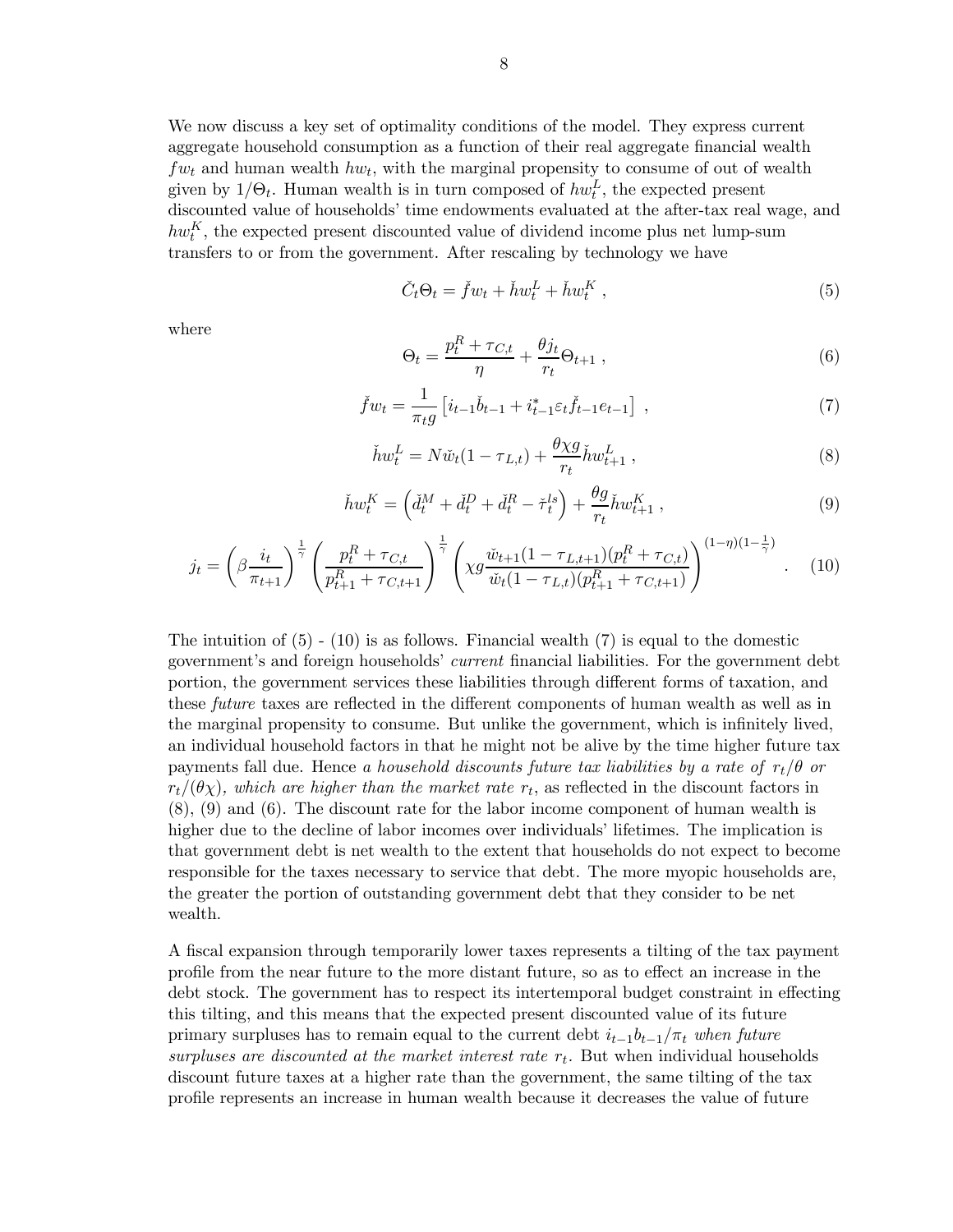taxes for which the household expects to be responsible. For a given marginal propensity to consume, this increase in human wealth leads to an increase in consumption.

The marginal propensity to consume  $mpc_t = 1/\Theta_t$  is, in the simplest case of logarithmic utility, exogenous labor supply and no consumption taxes, equal to  $(1 - \beta \theta)$ . For the case of endogenous labor supply, household wealth can be used to either enjoy leisure or to generate purchasing power to buy goods. The main determinant of the split between consumption and leisure is the consumption share parameter  $\eta$ , which explains its presence in the marginal propensity to consume (6). While other forms of taxation affect the different components of wealth, the time profile of consumption taxes affects the marginal propensity to consume, increasing it with a balanced-budget shift of such taxes from the present to the future. By combining  $(6)$  with  $(10)$ , we obtain the following steady state relationship between  $\overline{mpc}$ ,  $\overline{r}$  and  $\theta$ :

$$
\overline{mpc} = \frac{\eta}{\bar{p}^R} \left( 1 - \theta \beta \frac{1}{\gamma} g^{(1-\eta)(1-\frac{1}{\gamma})} \bar{r}^{\left(\frac{1}{\gamma}-1\right)} \right) . \tag{11}
$$

A higher real interest rate has a substitution and an income effect, the former reducing the marginal propensity to consume and the latter increasing it, with the two exactly offsetting each other for the log utility case of  $\gamma = 1$ . The conventional assumption is that  $\gamma > 1$ , and we will consider a benchmark of  $\gamma = 4$ . In that case the income effect is stronger, and the increase in the marginal propensity to consume due to a higher  $r$  partly offsets the contractionary consumption effect of a higher  $r$  on human wealth. The consequence is that for high  $\gamma$  real interest rates have to increase by more to clear markets following an increase in deficits. A shorter planning horizon, or lower  $\theta$ , increases the level of the marginal propensity to consume. But it also decreases its sensitivity to the real interest rate, because agents with a short planning horizon care less about the future effects of real interest rate changes.

#### B. Firms

Firms maximize the present discounted value of dividends. Their discount rate includes  $\theta$ so as to equate the discount factor of firms  $\theta/r_t$  with the pricing kernel for nonfinancial income streams of their owners, which equals  $\beta\theta$  ( $\lambda_{a+1,t+1}/\lambda_{a,t}$ ). This equality follows directly from households' bond Euler equation  $\lambda_{a,t} = \beta \left( \lambda_{a+1,t+1} r_t \right)$ . To save space we only provide a brief outline of the optimization problems of firms. The Technical Appendix shows the complete derivations.

#### 1. Manufacturers

The output of manufacturing firms equals  $Z_t^M$ , and is produced with a CES production function in capital  $K_t$ , labor  $L_t$ , and labor augmenting technology  $T_t$ . Capital accumulation takes place inside firms, subject to the usual accumulation equation with depreciation rate  $\Delta_K$ , and subject to quadratic adjustment costs in gross investment  $I_t$ . Dividends  $D_t^M$  equal nominal revenue minus nominal cash outflows. The latter include the wage bill, investment, adjustment costs and capital income taxation, which is levied on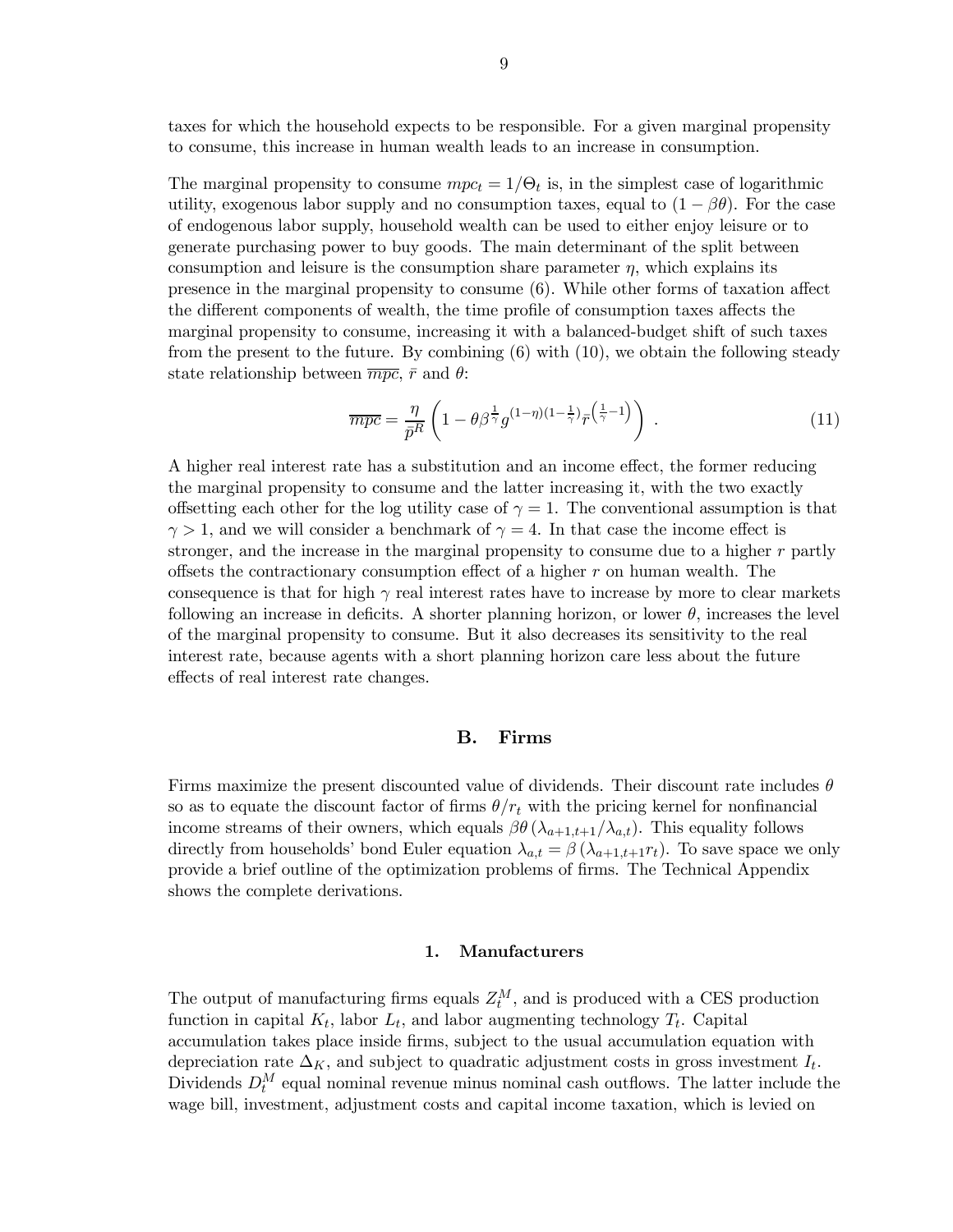the return to capital net of depreciation  $(R_{k,t} - P_t \Delta_K q_t)$   $K_t$ .<sup>10</sup> The standard optimality conditions for labor, capital and investment are shown in the Technical Appendix.

## 2. Distributors

This sector represents the two-stage production and price setting technology for final output. Distributors are indexed by  $i \in [0,1]$ , are perfectly competitive in their input markets, and monopolistically competitive in their output market. In the first production stage a manufacturing output composite  $Y_t^M(i)$  is produced by combining foreign and domestic manufactured goods, subject to an adjustment cost that makes rapid changes in the share of foreign goods costly.<sup>11</sup> In the second production stage this composite is combined with a publicly provided stock of capital  $K_t^G$  to produce final output  $Z_t^D(i)$ :

$$
Z_t^D(i) = Y_t^M(i) \left( K_t^G / T_t \right)^{\alpha_G} \mathcal{S} \,. \tag{12}
$$

The stock of public infrastructure  $K_t^G$  is identical for all firms and provided free of charge to the end user (but not of course to the taxpayer). It enters in a similar fashion to the level of technology, but with decreasing returns  $\alpha_G < 1$ . The term S is a normalization factor that is used to set  $\bar{Z}^D = \bar{Y}^M$ . The profit maximization problem of distributors consists of maximizing the present discounted value of nominal revenue minus nominal input costs, which include the cost of foreign and domestic manufactured goods, a fixed cost and inflation adjustment costs. The latter, following Ireland (2001) and Laxton and Pesenti (2003), is quadratic in changes in the rate of inflation rather than in price levels, which helps to generate realistic inflation dynamics. The fixed cost  $P_tT_t\omega$  arises as long as the firm chooses to produce positive output. Net output is therefore equal to  $\max(0, Z_t^D(i) - T_t \omega)$ . The optimality conditions include input demands and a New Keynesian Phillips curve for final goods inflation.

#### 3. Retailers

Households demand a CES aggregate of consumption goods varieties from retailers. Retailers face quantity adjustment costs that are quadratic in the rate of change of consumption. The optimization problem of retailers consists of maximizing the present discounted value of revenue, minus input costs and quantity adjustment costs. The first order condition for the retailer's problem features a steady state markup over the price of final goods and adjustment cost terms that depend on the rate of change of consumption.

<sup>&</sup>lt;sup>10</sup>Here  $R_{k,t}$  is the nominal rental rate of capital and  $q_t$  is the shadow price of capital (Tobin's q).

 $11$ This assumption has become widely used. It addresses a key concern in open economy DSGE models, namely the potential for an excessive short-term responsiveness of international trade to real exchange rate movements.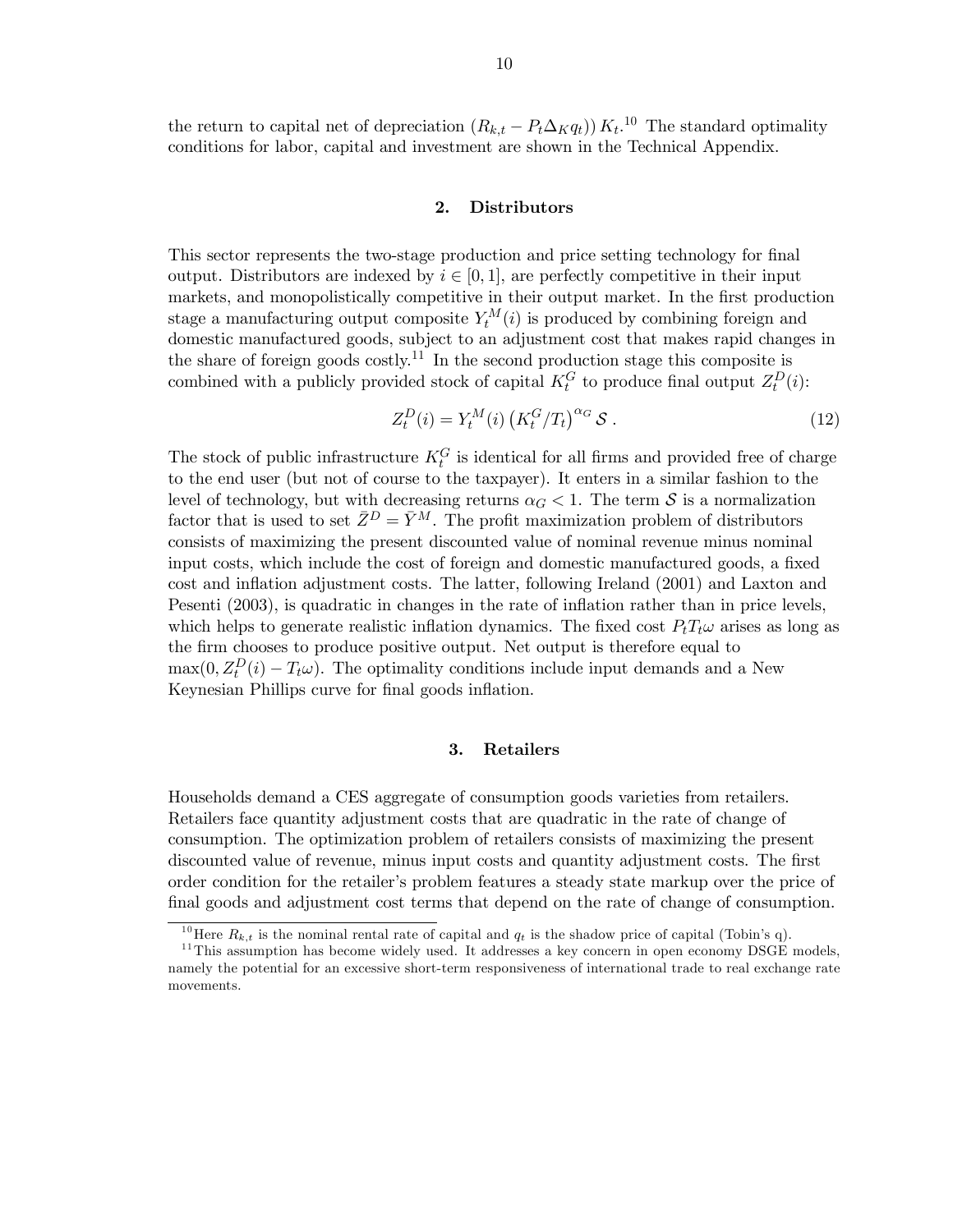### C. Government

## 1. Fiscal Policy

Fiscal policy consists of a specification of tax rates  $\tau_{L,t}$ ,  $\tau_{C,t}$  and  $\tau_{K,t}$ , lump-sum taxes/transfers  $\tau_t^{ls}$ , and government spending for consumption and investment purposes  $G_t^{cons}$  and  $G_t^{inv}$ .  $G_t^{cons}$  is exogenous and unproductive, while  $G_t^{inv}$  augments the stock of publicly provided infrastructure capital  $K_t^G$ , the evolution of which is given by

$$
\check{K}_{t+1}^G g = (1 - \Delta_G) \, \check{K}_t^G + \check{G}_t^{inv} \,. \tag{13}
$$

The government issues nominally non-contingent one-period debt  $B_t$  at the gross nominal interest rate  $i_t$ . Letting  $\check{b}_t = B_t / (P_t T_t)$ , the government budget constraint is therefore

$$
\check{b}_t = \frac{i_{t-1}}{\pi_t g} \check{b}_{t-1} - \check{s}_t , \qquad (14)
$$

$$
\check{s}_t = \check{\tau}_t - \check{G}_t , \qquad (15)
$$

$$
\check{\tau}_t = \tau_{L,t}\check{w}_t L_t + \tau_{C,t}\check{C}_t + \check{\tau}_t^{ls} + \tau_{K,t}\left(r_{k,t} - \Delta_K q_t\right)\check{K}_t, \qquad (16)
$$

where  $\check{s}_t$  is the primary surplus,  $\check{G}_t = \check{G}_t^{cons} + \check{G}_t^{inv}$ ,  $\check{\tau}_t$  is total tax revenue, and  $r_{k,t}^J = R_{k,t}^J/P_t$ . We denote the government debt to GDP ratio by  $b_t^{rat} = \check{b}_t/g\check{d}p_t$ .

### 2. Starving-the-Beast

In terms of the above model, STB is specified as an instantaneous cut in the tax revenue to GDP ratio  $\tau_t^{rat} = \tilde{\tau}_t / g d p_t$ , and a subsequent, more gradual cut in the government spending to GDP ratio  $G_t^{rat} = \check{G}_t/g\check{d}p_t$ .

### Taxation

Tax policy is simply given by the assumption

$$
\tau_t^{rat} = \tau^{rat} + \epsilon^{\tau} \quad , \tag{17}
$$

where  $\tau^{rat}$  is the original steady state tax revenue to GDP ratio and  $\epsilon^{\tau}$  is the (negative) shock to that ratio. This policy is implemented by an endogenous adjustment of one of the tax rates. In our baseline experiment this is the labor tax rate  $\tau_{L,t}$ , but we also consider one alternative where labor and capital income tax rates change by equal amounts. In that case we have a second assumption for the capital income tax rate

$$
\tau_{K,t} - \bar{\tau}_K = \tau_{L,t} - \bar{\tau}_L \quad , \tag{18}
$$

where  $\bar{\tau}_L$  and  $\bar{\tau}_K$  are the labor and capital income tax rates in the original steady state.

## Spending

Spending policy according to STB is specified through a set of three assumptions. First, the fiscal authority allows for an increase in the debt to GDP ratio during the transition to a lower spending to GDP ratio. This is a stock adjustment and is therefore not instantaneous. Instead, the long-run level of the ratio is given by its original value  $b^{rat}$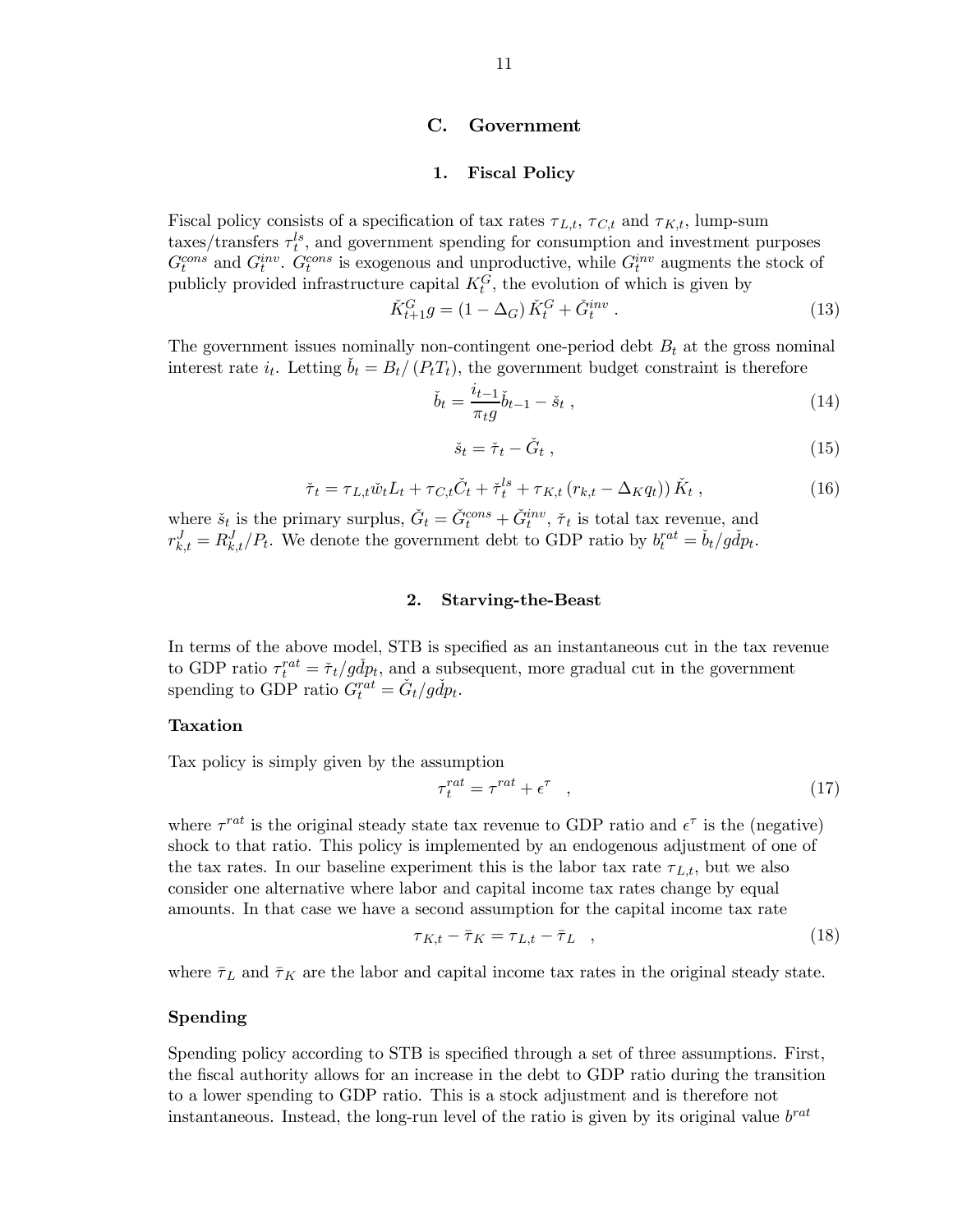plus a shock  $\epsilon^b$ . Second, by the long-run version of the government budget constraint, the long-run target  $\tilde{G}^{rat}_t$  for the government spending to GDP ratio is therefore given by

$$
\tilde{G}^{rat}_t = \left(\tau^{rat} + \epsilon^{\tau}\right) - \left(b^{rat} + \epsilon^b\right) \left(\frac{\tilde{r}_t}{g} - 1\right) , \qquad (19)
$$

where  $\tilde{r}_t$  is a term that converges to the long-run equilibrium real interest rate, which is endogenous in the model. Third, there is a gradual convergence of the spending to GDP ratio from the original steady state to  $\tilde{G}^{rat}_t$ , with autoregressive coefficient  $\rho^G$ . To ensure smooth and stable convergence to  $\tilde{G}_t^{rat}$ , it is necessary to also add a small correction term that depends on the deviation of the government debt to GDP ratio from its target  $b^{rat} + \epsilon^b$ . We have

$$
G_t^{rat} = \left(1 - \rho^G\right) \tilde{G}_t^{rat} + \rho^G G_{t-1}^{rat} - \xi \left(b_t^{rat} - b^{rat} - \epsilon^b\right) \quad . \tag{20}
$$

To obtain a smooth path of government spending it is of course necessary, given the shock to taxes  $\epsilon^{\tau}$ , to choose the convergence rate of government spending  $\rho^G$  and the shock to the debt level  $\epsilon^b$  in a mutually consistent way. For example, when in our sensitivity analysis we roughly double the time it takes for government spending to reach its new lower level, we also allow the increase in the long-run government debt to GDP ratio to roughly double relative to the baseline. Also, the government spending to GDP ratio can be adjusted through either government consumption or government investment or a combination of the two, and we explore two possibilities in our sensitivity analysis.

#### 3. Monetary Policy

Monetary policy uses an interest rate rule to stabilize inflation and output growth. The rule is similar to the class of rules discussed by Orphanides (2003), with one important exception. This is that, in an overlapping generations model that experiences permanent shocks to public (or private) saving rates, the steady state real interest rate also experiences permanent changes. The term proxying the steady state nominal interest rate  $\tilde{r}_t\pi_{t+1}$  therefore includes a moving average of past real interest rates that tracks the evolution of the equilibrium real interest rate over time:

$$
i_{t} = (i_{t-1})^{\mu_{i}} \left(\tilde{r}_{t} \pi_{t+1}\right)^{1-\mu_{i}} \left(\frac{\pi_{t+1}}{\bar{\pi}}\right)^{(1-\mu_{i})\mu_{\pi}} \left(\frac{g\check{d}p_{t}}{g\check{d}p_{t-1}}\right)^{(1-\mu_{i})\mu_{y}}, \qquad (21)
$$

$$
\tilde{r}_{t} = \left(r_{t}\tilde{r}_{t-1}\right)^{1+\kappa_{r}}.
$$

## III. Calibration

We work with an annual version of the model. The denomination of international bonds is in U.S. currency. The United States is calibrated to represent 25 percent of world GDP, and to have long-run or steady state government debt to GDP and net foreign liabilities to GDP ratios of 50 percent and 30 percent. RW also has a government debt to GDP ratio of 50 percent. We calibrate the U.S. imports to GDP ratio at 12 percent, which is in line with the historical average.

We fix the steady state world real growth rate at  $2.5\%$  per annum, and the steady state inflation rate in each country at 2% per annum. Given that there are no long-run trends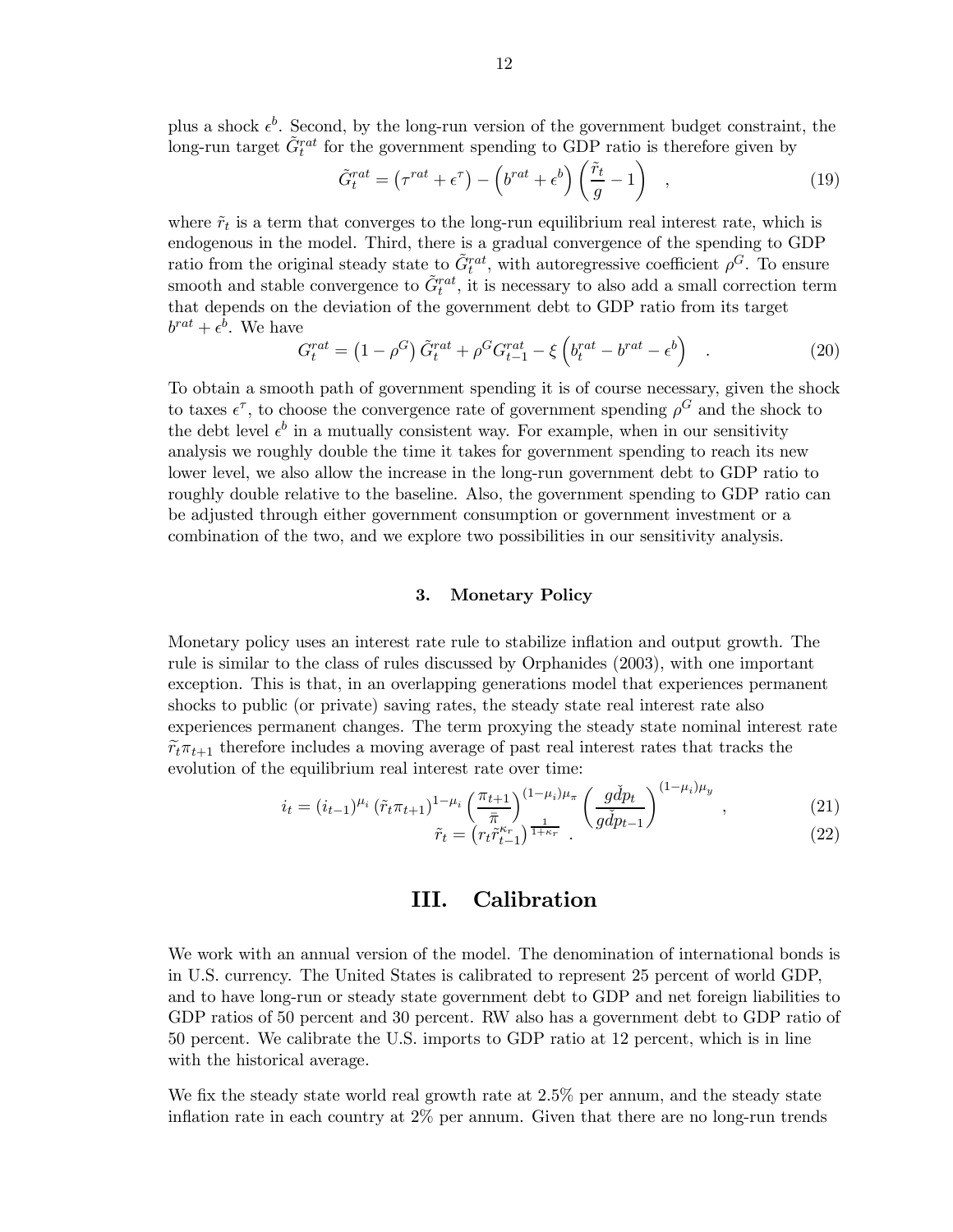in relative productivity and therefore in real exchange rates, the long-run real interest rate is equalized across countries, and we assume a value of 3% per annum. We find the values of the rates of time preference in each country that are consistent with the assumptions concerning real interest rates and net foreign asset positions.

The degree of non-Ricardian household saving behavior, and therefore the sensitivity of real interest rates to the level of government debt, is determined by the interaction of the intertemporal elasticity of substitution  $1/\gamma$ , the length of the planning horizon  $1/(1 - \theta)$ , and the labor productivity decline rate  $\chi$ . We assume an intertemporal elasticity of 0.25, or  $\gamma = 5$ ,<sup>12</sup> a planning horizon of 10 years, implying  $\theta = 0.9$ ,<sup>13</sup> and  $\chi = 0.95$ . The main criterion used in choosing these parameters is the empirical evidence for the effect of government debt on real interest rates. Our model is calibrated so that a one percentage point increase in the government debt to GDP ratio in the United States leads to an approximately two basis points increase in the U.S. (and world) real interest rate. This value is conservative because it is at the lower end of the range of the estimates of Laubach (2003), Engen and Hubbard (2004) and Gale and Orszag (2004), and thereby gives an advantage to STB policies in welfare evaluations. The reason is that a significant part of the cost of STB in our model is due to higher real interest rates caused by debt accumulated during the transitional period when spending is slow to decline.

The elasticity of labor supply depends on the steady state value of labor supply, which is in turn determined by the leisure share parameter  $\eta$ . We adjust  $\eta$  to obtain a labor supply elasticity of 0.5. Pencavel (1986) reports that most microeconomic estimates of this elasticity are between 0 and 0.45, and our calibration is at the upper end of that range, in line with much of the business cycle literature. A more recent reference supporting an elasticity of 0.5 is Domeij and Flodén (2006), who take into account the extensive margin.

The elasticity of substitution is assumed to equal 1 between capital and labor, and 1.5 between domestic and foreign manufactures as in Erceg, Guerrieri and Gust (2005b). Steady state price markups equal 20 percent in manufacturing and 5 percent in retailing. The manufacturing labor share parameters are set to ensure a labor income share of 60 percent, and the depreciation rate of capital equals 10 percent per annum. The steady state share of government spending in GDP is calibrated based on historical averages to equal 18 percent. The shares of different types of tax revenue in overall tax revenue are also based on historical averages.

Calibrating the steady state investment to GDP ratio, again based on historical averages, would ordinarily present a problem given that we have already fixed the capital income share parameter. But in our model capital income consists not only of the return to capital in manufacturing, but also of monopoly profits in distribution. We have introduced fixed costs in distribution that partly or wholly eliminate these profits. The fraction of steady state economic profits remaining after fixed costs can therefore be specified as an additional free parameter that allows us to fix the steady state investment to GDP ratio at 16 percent.

<sup>&</sup>lt;sup>12</sup>The choice of  $\gamma$  is highly model specific and cannot be directly compared to calibrations of the intertemporal elasticity of substitution in infinite-horizon models.

<sup>&</sup>lt;sup>13</sup>Based on U.S. annual data starting in 1955 Bayoumi and Sgherri (2006) decisively reject the infinite horizon model and estimate a planning horizon that is significantly shorter than 10 years.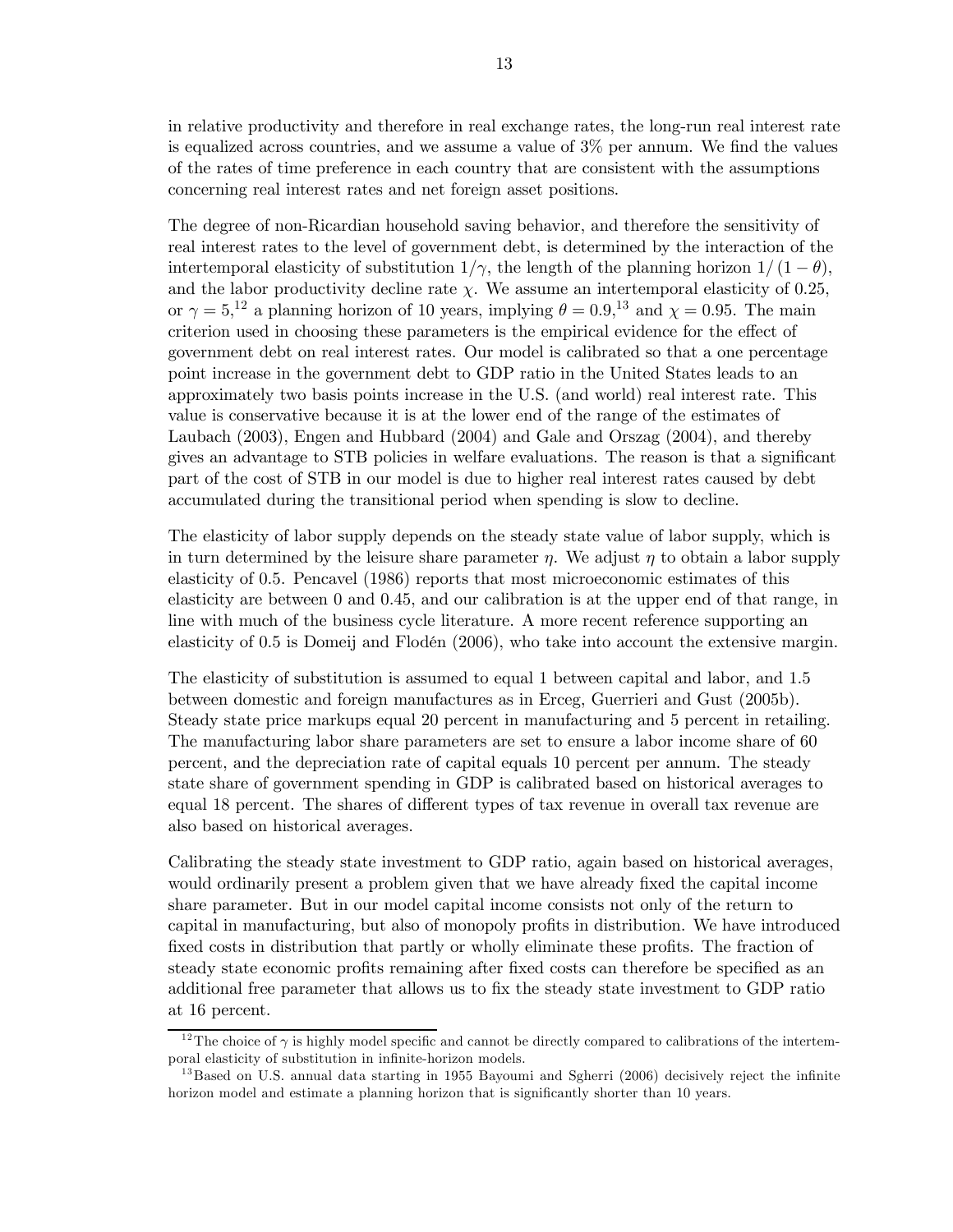The most challenging aspect of the model calibration is the specification of public capital stock accumulation and of its productivity. First, the U.S. national accounts data allow us to decompose public spending into spending on infrastructure investment and spending on all other items. As a share of GDP, the former represents 3 percent and the latter 15 percent. We use this to determine the ratio between the steady state values of productive and unproductive government spending, but it should be clear that other decompositions would be very justifiable. Most troubling is that education and health spending are thereby classified as completely unproductive. Based on the evidence in Kamps (2004), we calibrate the depreciation rate of public capital at 4 percent per annum. The productivity of public capital is determined by the parameter  $\alpha_G$ . Ligthart and Suárez (2005) present a meta analysis that evaluates a large number of studies on the elasticity of aggregate output with respect to public capital. We adopt their best estimate, which puts this elasticity at 0.14, by adjusting  $\alpha$  accordingly. This is considerably below the highly controversial estimates of Aschauer (1989, 1998), but it is nevertheless very significant.

The investment, consumption and trade adjustment cost parameters and nominal rigidities are chosen to yield plausible short-run dynamics consistent with empirical evidence.<sup>14</sup> They are however of comparatively little significance for this paper's results given that our main concern is with medium- and long-run dynamics due to structural fiscal policies. The same is true for the monetary policy rules. Here we assume relatively little interest rate smoothing,  $\delta_i = 0.25$ , given that this is an annual model, an inflation coefficient of  $\delta_{\pi} = 0.6$ ,<sup>15</sup> and an output growth coefficient of  $\delta_{y} = 0.25$ . We set  $\kappa_{r} = 3$  in the expression for the moving average real interest rate  $\tilde{r}_t$ , which ensures that  $\tilde{r}_t$  starts to reflect the major portion of a long-lived change in  $r_t$  within a period of 3 to 5 years.

# IV. Welfare

To quantify welfare effects, the paper uses two approaches. The first is a benchmark metric in which government consumption does not contribute directly to household utility, a strong assumption which is nevertheless in line with many conventional models. The second is an alternative metric with government consumption in the utility function.

## A. Benchmark Welfare: No Government Spending in Utility

In infinite horizon models it is natural to take the utility function of the representative agent as the welfare criterion for society. In overlapping generations models this is not as straightforward as the welfare effect of any policy will in general differ across generations alive today, as well as between current and future generations. We adopt the approach, following Ganelli (2005) and Velculescu (2004), of using the household utility function specified in the model, but replacing generation specific consumption and leisure with the corresponding average per capita values. We further allow for a range of different discount

 $14A$  fully satisfactory calibration of these parameters will require estimation. Given the wide application of this model to policy analysis inside the IMF this is an important part of our research agenda.

 $15$ Note that the overall coefficient on inflation is therefore equal to 1.6.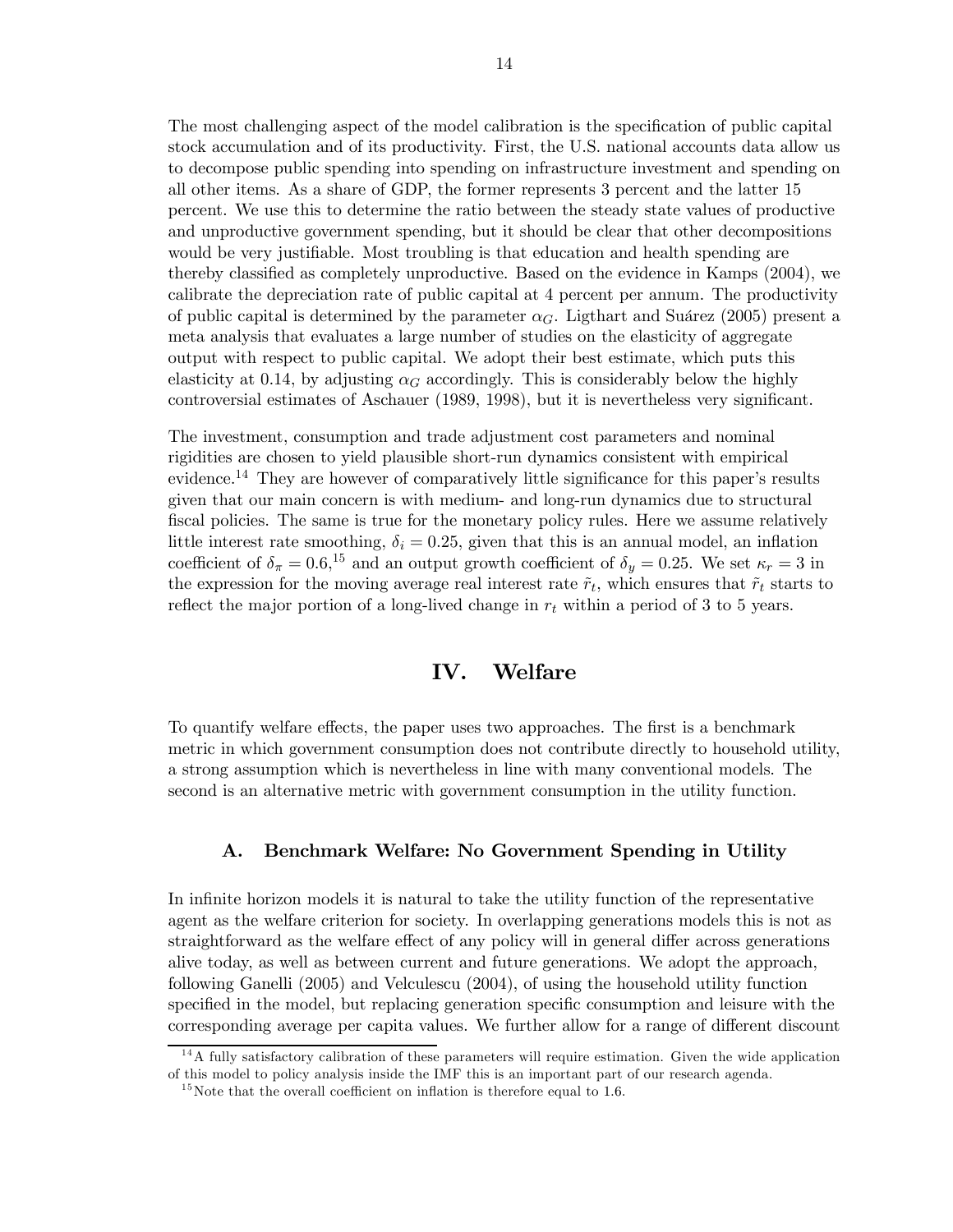factors on the part of the policymaker, which determine the weights assigned to current versus future generations. We have

$$
\sum_{s=0}^{\infty} (\mathfrak{D})^s \left[ \frac{1}{1-\gamma} \left( \left( \bar{C}_{t+s}^{OLS} \right)^{\eta^{OLS}} \left( 1 - \bar{L}_{t+s}^{OLS} \right)^{1-\eta^{OLS}} \right)^{1-\gamma} \right], \tag{23}
$$

where  $\mathfrak D$  denotes the discount factor, and per-capita consumption and labor are denoted by  $\bar{C}_{t}^{OLS} = \tilde{C}_{t}^{OLS}/N$ , and  $\bar{L}_{t}^{OLS} = L_{t}^{OLS}/N$ , with N equalling the size of the population.

The question of what weights to apply to different generations in assessing total welfare is of critical importance. There is no consensus on this issue.<sup>16</sup> On the one hand, Ramsey (1928) argued that current and future generations should be treated equally, a position that is consistent with  $\mathfrak{D} = 1$ . Following Ramsey (1928), studies such as Stern (2007) advocate a discount rate close to zero, specifically 0.1 percent per year. On the other hand, several studies emphasize reasons for not applying equal weights to current and future generations. For example, Marini and Scaramozzino (2000) find that, with positive technological change, not discounting the utility of future generations could result in present generations being treated unfairly. They derive an optimal discount rate equal to the sum of the rates of productivity and population growth, which suggests that 3 percent per year would be a reasonable value. Finally, Kaplow (2007) argues that different generations should be discounted at the "market rate of return to capital."

Given the lack of consensus, the welfare assessment is conducted based on a benchmark discount rate equal to the market rate of interest, following Kaplow (2007), as well as on a wide range of alternative discount rates. The real market interest rate used is 3 percent, the initial steady-state real interest rate in the model, and the alternative discount rates considered range from 0.1 percent to 10 percent per year.

The compensating consumption variation  $(ccv)$  provides an intuitive metric to express the results of the welfare analysis. It measures the percentage increase in original steady state consumption that, given the original amount of leisure, yields the same change in welfare as the policy change,

$$
\sum_{s=0}^{\infty} (\mathfrak{D})^s \left[ \frac{1}{1-\gamma} \left( \left( \bar{C}_{t+s} \right)^{\eta} \left( 1 - \bar{L}_{t+s} \right)^{1-\eta} \right)^{1-\gamma} \right] =
$$
  

$$
\sum_{s=0}^{\infty} (\mathfrak{D})^s \left[ \frac{1}{1-\gamma} \left( \left( \bar{C}_{SS} \left( 1 + \frac{ccv}{100} \right)^{\eta} \left( 1 - \bar{L}_{SS} \right)^{1-\eta} \right)^{1-\gamma} \right],
$$
 (24)

where the subscript SS denotes the initial steady state level. The calculation is repeated for the full range of discount rates, from 0.1 percent to 10 percent.

## B. Alternative Welfare: With Government Spending in Utility

A number of studies emphasizes the direct contribution of government consumption to household welfare via the utility function. For example, Gali and Monacelli (2007) and

 $16$ As Calvo and Obstfeld (1988) emphasize, the social discount rate applied to future generations need not equal the pure time preference rate at which individuals discount their own future utilities.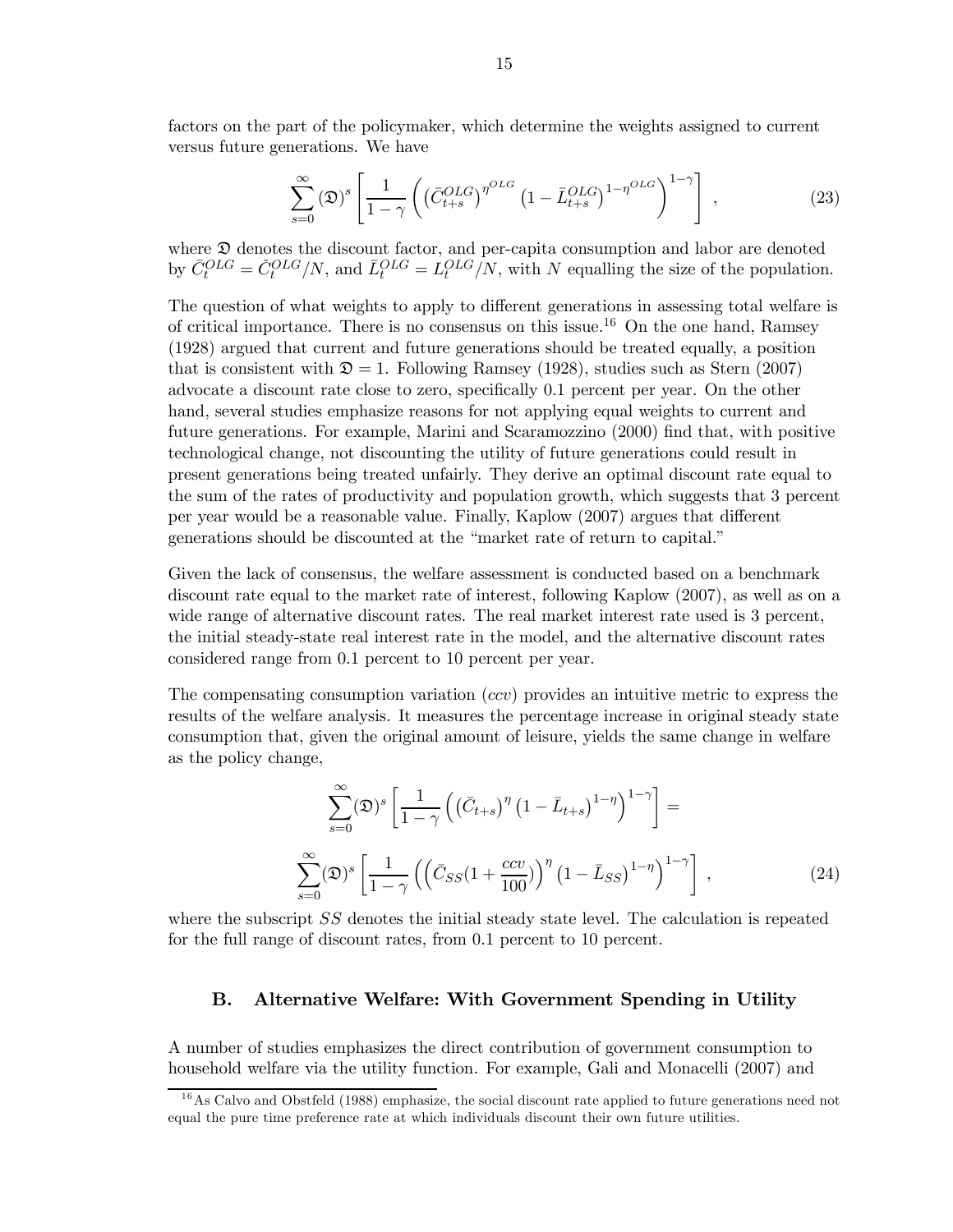Leith and Wren-Lewis (2005) include both private and government consumption in the household's utility function, based on the assumption that the government provides public goods enjoyed by households. In line with these studies, this paper adds government consumption per capita to the utility function as

$$
\sum_{s=0}^{\infty} (\mathfrak{D})^s \left[ \frac{1}{1-\gamma} \left( \left( \bar{C}_{t+s} \right)^{\eta} \left( 1 - \bar{L}_{t+s} \right)^{1-\eta} \right)^{1-\gamma} + \frac{\alpha}{1-\gamma} \left( \bar{G}_{t+s}^{cons} \right)^{1-\gamma} \right],\tag{25}
$$

where  $\bar{G}^{cons}_{t} = \tilde{G}^{cons}_{t}/N$  denotes domestic government consumption per capita,  $\alpha$  denotes the weight on government consumption in the utility function, and government consumption enters separably with the same functional form (and parameter  $\gamma$ ) as private consumption. Because of separability, the household first order conditions are unchanged.

Regarding the calibration of the weight on government consumption, this paper is consistent with previous studies. For the baseline calibration, as in Gali and Monacelli  $(2007)$  and Leith and Wren-Lewis  $(2005)$ , the marginal rate of substitution  $(mrs)$  between private and government consumption is assumed to be -1. The mrs measures the steady-state change in private consumption required to keep utility constant following a unit increase in government consumption, holding labor effort constant. Formally, let  $d\bar{C}_{SS}$ ,  $d\bar{G}_{SS}^{cons}$ , and  $d\bar{L}_{SS}$  be the changes in per-capita private consumption, per-capita government consumption, and labor per capita in the steady state. The total derivative of utility conditional on a zero change in utility is given by

$$
\frac{\partial U(x)}{\partial \bar{C}_{SS}} d\bar{C}_{SS} + \frac{\partial U(x)}{\partial \bar{G}_{SS}^{cons}} d\bar{G}_{SS}^{cons} + \frac{\partial U(x)}{\partial \bar{L}_{SS}} d\bar{L}_{SS} = 0 \tag{26}
$$

where  $x$  denotes the vector of variables that enter the utility function,  $x = \left[\bar{C}_{SS}\ \bar{G}_{SS}^{cons}\ \bar{L}_{SS}\right]$ . The marginal rate of substitution in steady state, mrs, is defined as

$$
mrs = \frac{d\bar{C}_{SS}}{d\bar{G}_{SS}^{cons}}|_{dU=d\bar{L}_{SS}=0} = -\frac{\frac{\partial U(x)}{\partial G_{SS}^{cons}}}{\frac{\partial U(x)}{\partial \bar{C}_{SS}}} = -\alpha \left[ \frac{\left(\bar{G}_{SS}^{cons}\right)^{-\gamma}}{\eta \left(1 - \bar{L}_{SS}\right)^{(1-\eta)(1-\gamma)} \left(\bar{C}_{SS}\right)^{(\eta(1-\gamma)-1)}} \right].
$$
\n(27)

As mrs approaches zero, the willingness of households to trade-offs government consumption for private consumption tends to zero, and the decline in government consumption associated with STB has a negligible effect on household welfare. On the other hand, as mrs rises in absolute size, government consumption becomes more valuable to households, and a decline in government consumption would, other things equal, reduce welfare. The parameter  $\alpha$  is chosen to obtain a baseline calibration of  $mrs = -1$ .

To test the sensitivity of our results we will report the threshold value of mrs such that the policy change (STB) produces no change in welfare. For example, if STB yields a welfare gain equivalent to a 1 percent increase in steady state consumption when government consumption is assumed not to contribute directly to household utility (mrs  $= 0$ , the paper reports how large the mrs would have to be to eliminate that welfare gain. In particular, the threshold value of mrs is found by first searching for the value of  $\alpha$  that equates the two sides of the equation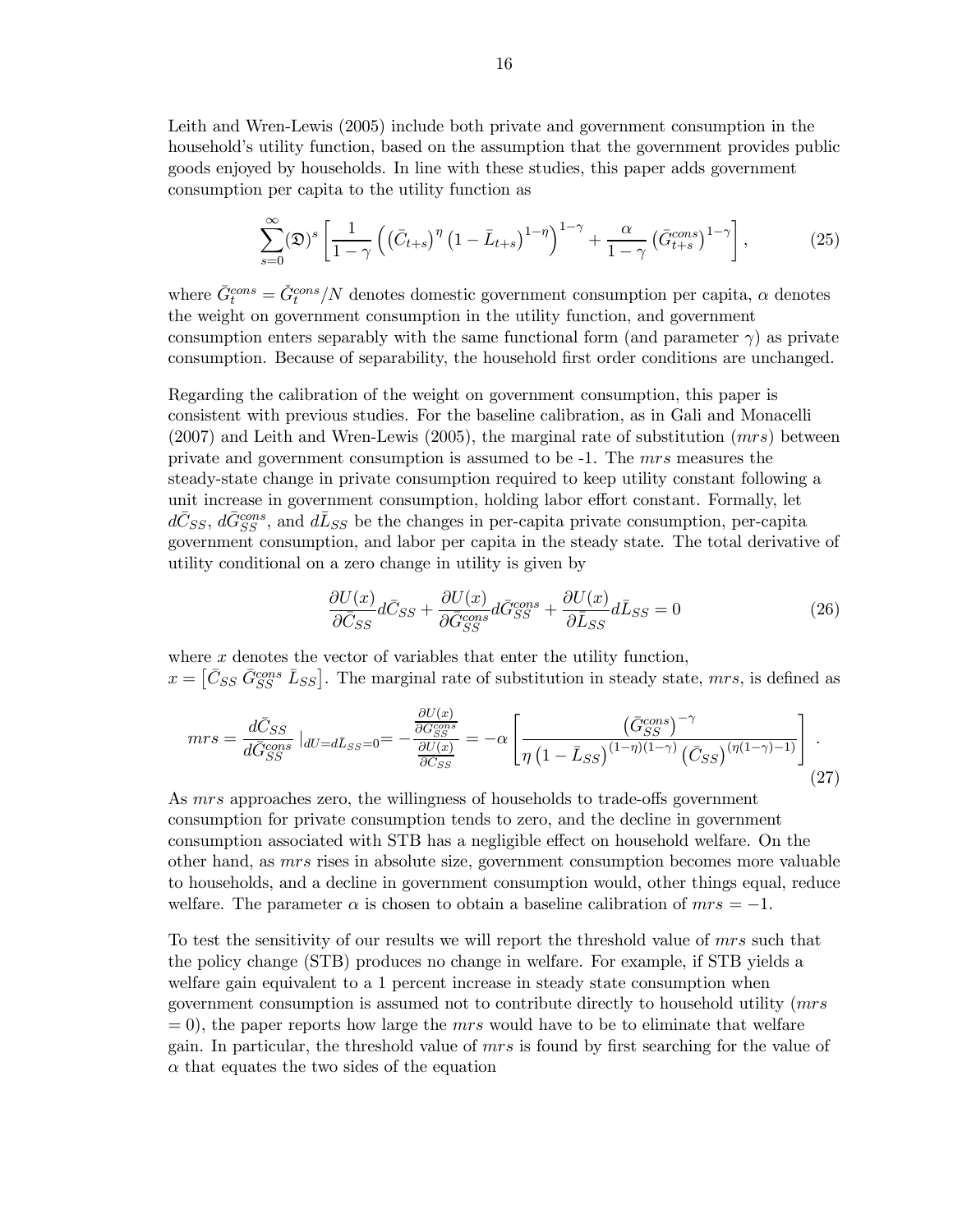$$
\sum_{s=0}^{\infty} (\mathfrak{D})^s \left[ \frac{1}{1-\gamma} \left( \left( \bar{C}_{t+s} \right)^{\eta} \left( 1 - \bar{L}_{t+s} \right)^{1-\eta} \right)^{1-\gamma} + \frac{\alpha}{1-\gamma} \left( \bar{G}_{t+s}^{cons} \right)^{1-\gamma} \right] = \sum_{s=0}^{\infty} (\mathfrak{D})^s \left[ \frac{1}{1-\gamma} \left( \left( \bar{C}_{SS} \right)^{\eta} \left( 1 - \bar{L}_{SS} \right)^{1-\eta} \right)^{1-\gamma} + \frac{\alpha}{1-\gamma} \left( \bar{G}_{SS}^{cons} \right)^{1-\gamma} \right],
$$
\n(28)

where the subscript SS denotes the initial steady state level, and then computing the corresponding threshold mrs using equation (27). The calculation is repeated for the full range of discount rates, from 0.1 percent to 10 percent, yielding a threshold mrs for each discount rate.

## V. Results

The analysis is based on seven experiments, a baseline and six variations. In the baseline experiment, an immediate and permanent cut in the labor income tax-to-GDP ratio of 2 percentage points is followed by gradual cuts in government consumption that offsets the bulk of the tax cuts within about 6 years. The fiscal deficits induced during the transition eventually raise the government debt-to-GDP ratio by 5 percentage points. Since interest expenses rise, government consumption has to decline by somewhat more than 2 percent of GDP to balance the budget in the long run. The assumed 2 percentage point cut in the labor income tax to GDP ratio is broadly consistent with the estimated size of the 2001–03 tax cuts implemented by the Bush administration.<sup>17</sup>

The six variations on the baseline test the sensitivity of the results to key assumptions. First, we reduce the speed at which the government spending cuts arrive. Second, we replace the cut in government consumption with equal percentage cuts in government consumption and government investment. Third, we replace the cut in labor income taxes with equal percentage point cuts in labor and capital income taxes. Fourth, we increase households' planning horizon. Fifth, we reduce the elasticity of their labor supply. Sixth, we assume that spending cuts never materialize so that the tax cuts have to be reversed.

In each case, impulse responses are reported, in the top panels of Figures 1-7, in deviations from the original steady state, while welfare results are reported in the bottom panels. To facilitate comparison of magnitudes across experiments, the y-axes for each variable are identical in all figures. Tables 1-3 record the precise numerical values of GDP and consumption (Table 1), and of welfare without (Table 2) and with (Table 3) government spending in the utility function, corresponding to Figures 1-7. Table 1 also adds very long-run values of GDP and consumption at the 50-year horizon. This is informative because the stock-flow dynamics of the model implies that following shocks to government debt the model takes several decades to reach its final steady state, even though he bulk of the adjustments happens in the first 10 years.

 $17$ See, for example, Ahearn (2004), who estimates that the three principal tax cuts implemented during 2001—03, namely, the Economic Growth and Tax Reform Reconciliation Act of 2001, the Job Creation and Worker Assistance Act of 2002, and the Jobs and Growth Tax Relief and Reconciliation Act of 2003, totaled two percent of net national product. Note that the results reported in this paper do not depend on the exact magnitude of the tax cut, as the same tax cut size is applied across all the simulations conducted.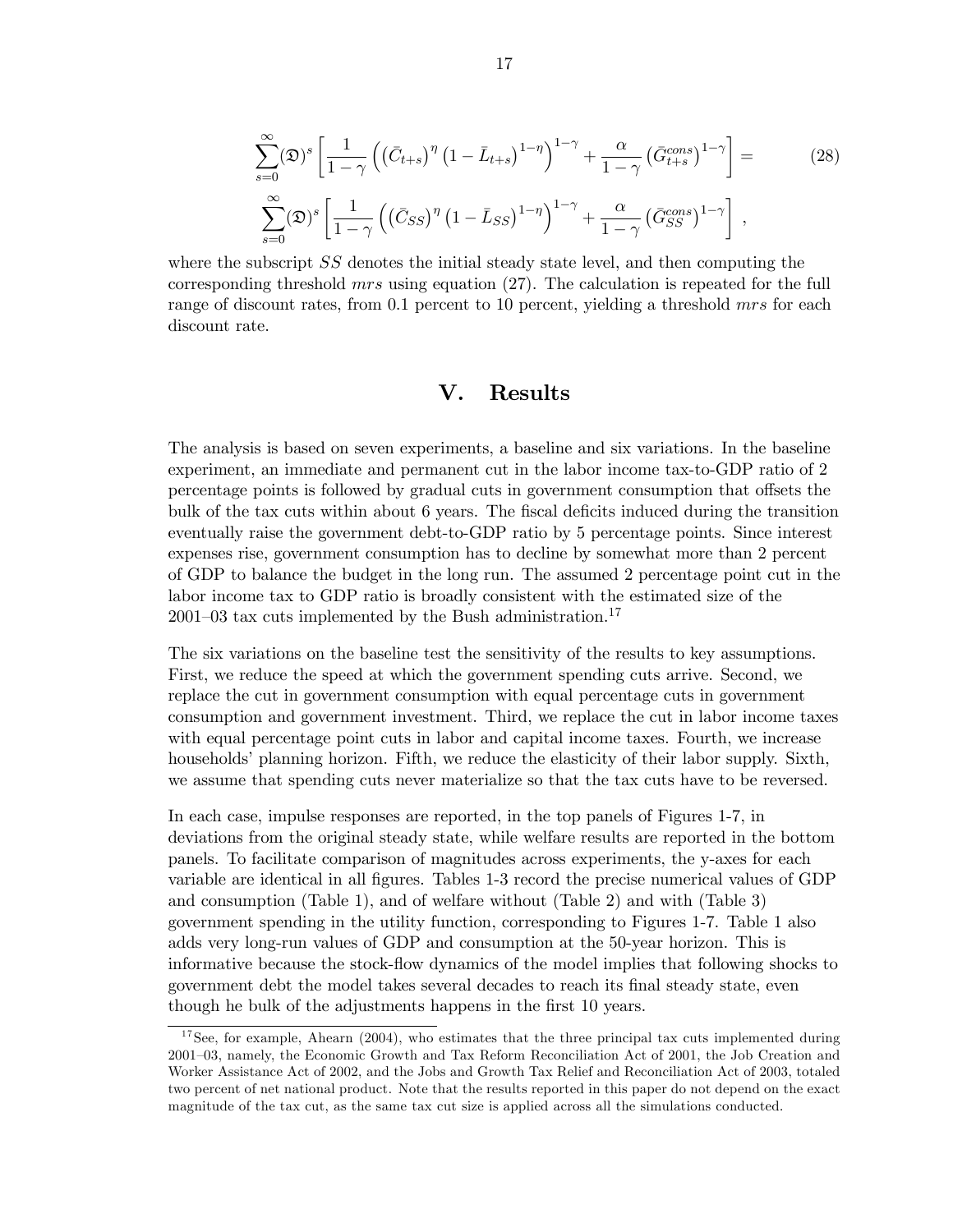## A. Baseline Experiment

The impulse responses for the baseline are reported in Figure 1a. In the short run the tax cut stimulates aggregate consumption, which rises gradually by about 3.5 percent over 6 years. Monetary policy responds to the inflationary pressure generated by higher private demand by raising nominal interest rates, and this increases real interest rates by up to 50 basis points on impact. This contracts investment by around 2 percent. It also contributes to a 1.7 percent real U.S. dollar appreciation, which in turn crowds in more imports and deteriorates the trade balance, except for an initial J-curve effect due to cheaper imports. This increases U.S. net foreign liabilities by eventually around 3 percent of GDP. After the first 4 years, the decline in investment and net exports combined with the reduction in real government consumption result in a modest, and temporary, decline in output below the initial steady state.

Over the longer run, U.S. aggregate saving decreases, not just due to lower government saving but also, given non-Ricardian household behavior, due to lower private saving. Because the United States represents 25 percent of world GDP, this has a significant impact on the world supply of savings, thereby raising global interest rates by around 8 basis points in the long run.<sup>18</sup> This effect crowds out private investment and reduces the aggregate capital stock, but the effect of this on output is more than offset by a significant increase in hours worked due to the tax cut, leaving long-run GDP around 0.2 percent higher. The U.S. real exchange rate depreciates over the long-run by just under 0.5 percent to allow an increase in exports sufficient to finance permanently higher imports and the larger interest obligations on the higher stock of net foreign liabilities.

Figure 1b and Table 2 show that STB produces a substantial welfare gain in the baseline. U.S. welfare improves by more than 3.0 percent of initial steady state consumption at all discount rates considered, and a 3.2 percent increase is obtained at the 3 percent discount rate. The increase in welfare is slightly stronger at smaller discount rates.

However, relaxing the assumption that government spending contributes nothing to household utility can easily turn substantial welfare gains into substantial welfare losses. In particular, with  $mrs = -1$  the losses from lower government consumption and higher real interest rates more than offset the gains from higher private consumption and tax relief at all but the highest discount rates. At a discount rate of 3 percent the welfare loss equals 1.2 percent of initial steady state consumption. Only at discount rates of 20 percent or more (not reported here) would the overall welfare effect become positive, because this puts most weight on the extreme near-term before the welfare-reducing government spending cut is complete. The net welfare change in the baseline remains negative unless the *mrs* declines in absolute value to a threshold value of 0.72 or less.

Regarding the effects of STB for the rest of the world, both output and welfare decline unambiguously. The increase in global interest rates reduces RW output by eventually 0.2 percent, and household welfare declines by around 0.05 percent at all social discount rates considered.

<sup>&</sup>lt;sup>18</sup>Notice therefore that real interest rates are mostly driven by monetary policy over the first five years, and almost exclusively by fiscal policy thereafter.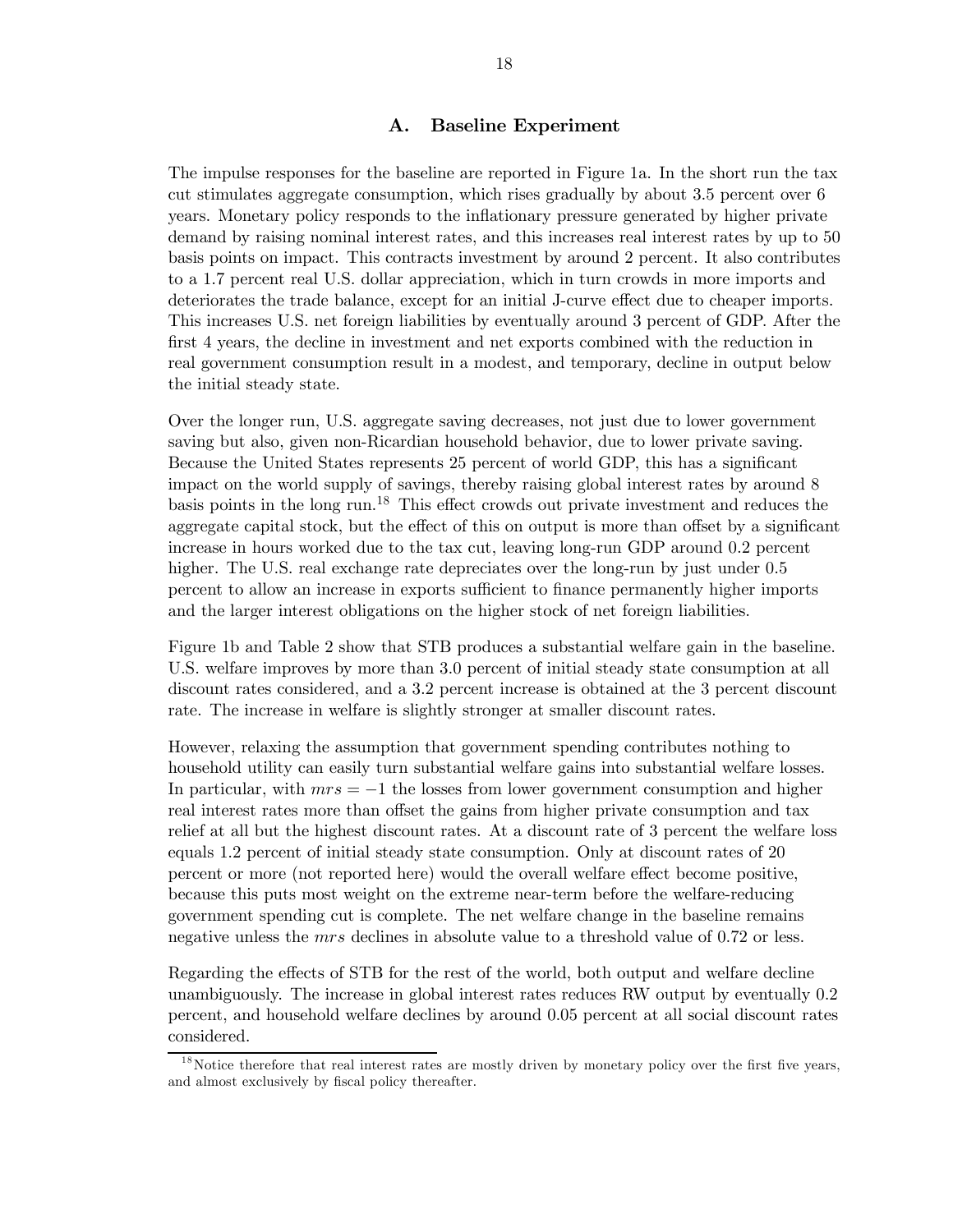## B. Sensitivity Analysis

## 1. Slower Expenditure Adjustment

The positive output and welfare effects observed in the baseline experiment decline if the government spending cuts arrive more slowly. As Figure 2 illustrates, if the bulk of the tax cuts is only offset after around 12 rather than 6 years, public debt eventually increases by 10 rather than 5 percentage points of GDP, accompanied by an increase in the U.S. net foreign liabilities to GDP ratio of between 5 and 6 percentage points. This causes a 15 basis-point long-run increase in U.S. and world real interest rates, leading to a long-run contraction in U.S. GDP of around 2.6 percent. RW, which also experiences higher real interest rates, experiences a GDP contraction of around 0.7 percent. We emphasize again that these computations favor STB because the assumed elasticity of real interest rates with respect to debt are at the lower end of the range of empirical estimates.

A comparison with the baseline case shows that the relative importance of lower tax distortions and of higher real interest rates is critical for the long-run output response. In the baseline, taxes drop sufficiently to raise long-run output despite higher real interest rates. Now, with slower expenditure adjustment and higher debt, real interest rates rise so much that output drops significantly in the long run.

Regarding welfare effects, Figure 2b shows that with slower expenditure adjustment, and under the assumption of wasteful government spending  $mrs = 0$ , we obtain a much smaller welfare improvement than in the baseline, due to stronger crowding out. At the 3 percent discount rate welfare in the United States improves by 1.4 percent of steady state consumption, compared with 3.2 percent in the baseline. Under the alternative assumption of  $mrs = -1$  welfare declines by 2.7 percent of steady state consumption at the 3 percent discount rate, a decline that is almost two and a half times larger than in the baseline. In RW welfare deteriorates by 0.15 percent, which is also significantly worse than in the baseline.

## 2. Government Investment Cut

When the government replaces a share (in this case one sixth) of the cuts in unproductive government consumption with cuts in productive government investment, with an increase in public debt equal to the baseline, the macroeconomic and welfare effects of STB are much worse than in the baseline. As Figure 3a illustrates, the cut in productive public investment has negative effects on the economy's productive capacity, with real GDP eventually declining by 1.9 percent, and private investment declining by around 1 percent. Household consumption still increases despite the decline in GDP, but by only 1.2 percent in the long-run, compared with 3.5 percent in the baseline.

Regarding welfare effects, Figure 3b shows that under  $mrs = 0$  we obtain a welfare improvement of only 1.7 percent of steady-state consumption at the 3 percent discount rate, half of the baseline. The reason is that a lot of productivity is lost with an erosion in public infrastructure. The spillover effects to RW remain negative as in the baseline.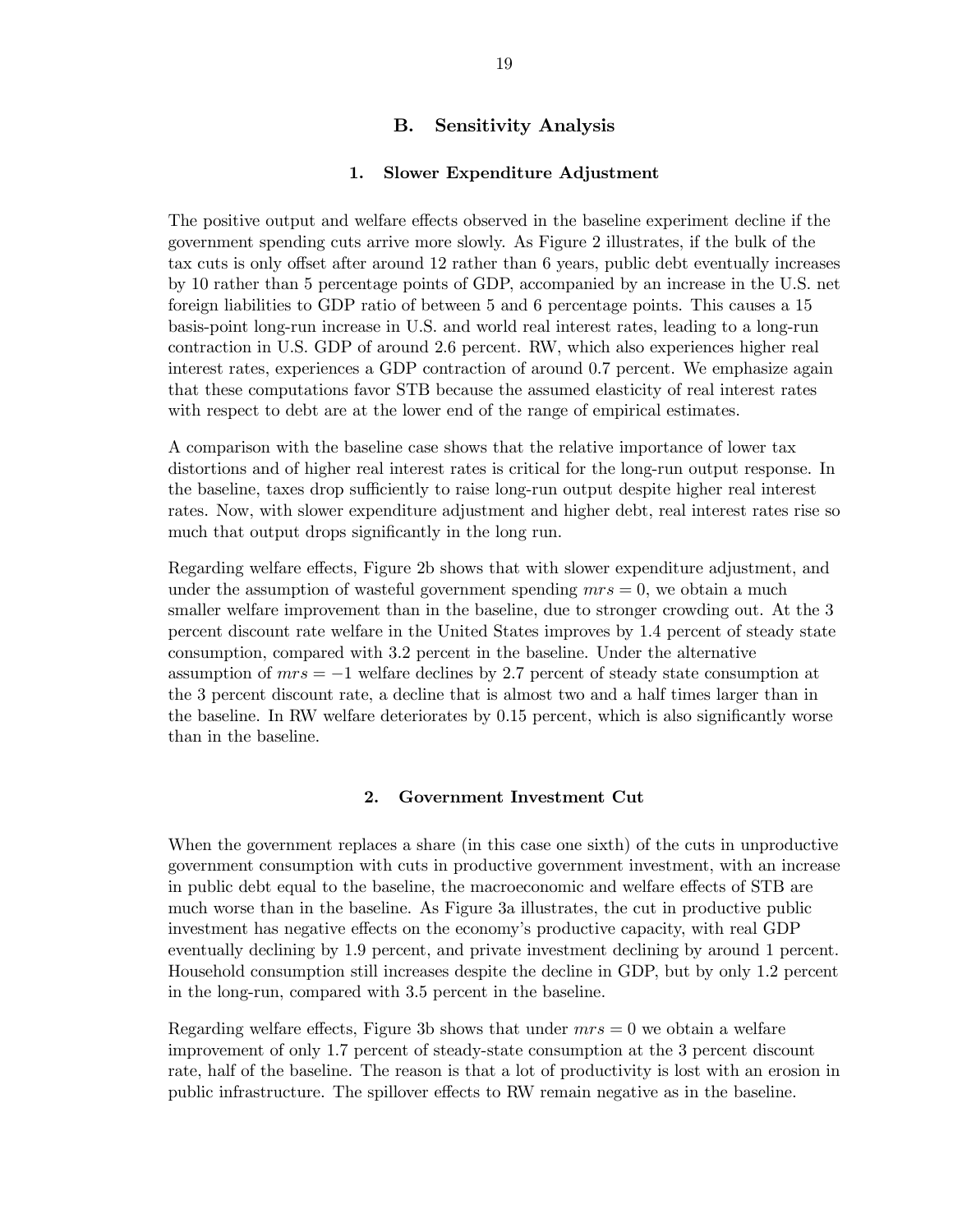Under  $mrs = -1$  welfare falls by 2.3 percent of steady-state consumption at the 3 percent discount rate, a fall that is twice as large as in the baseline.

For computational reasons we have been unable to simulate a spending cut that falls entirely on government investment, given that the cut amounts to 2 percent of GDP while initial government investment is assumed to equal only 3 percent of GDP. But it should be clear from the above results that if enough of the cut falls on government investment then the welfare effects of STB will be highly negative at all discount rates, and potentially extremely damaging, even when government consumption does not yield utility.

## 3. Capital Income Tax Cut

The long-run output and welfare gains associated with tax cuts are particularly strong if the tax cuts fall more strongly on capital income taxation. In this experiment the tax cut is spread across labor income and capital income taxes so that both tax rates decline by the same amount in terms of percentage points. As shown in Figure 4a, with lower taxation of capital income, real private investment increases by around 2.5 percent in the long run, despite a higher real interest rate in response to lower U.S. saving. Consequently, the long-run expansion of U.S. output and consumption is larger than in the baseline that relies solely on labor income tax cuts. In the long run, the U.S. output gain is 0.7 percent, compared to 0.2 percent in the baseline.

Regarding welfare effects, Figure 4b shows that under  $mrs = 0$ , we obtain a welfare improvement of 3.4 percent of steady-state consumption at the 3 percent discount rate, compared to 3.2 percent in the baseline. The improvement in welfare over the baseline is larger at low discount rates that place a large weight on the long-run gains associated with greater U.S. private investment. A caveat related to this policy is that we have assumed that the tax authority is able to identify and tax only the pure return to capital. In the real world, however, corporate profits would be taxed, and in our model these would include pure economic profits due to market power, whose taxation is almost completely non-distortionary. Therefore, the larger the share of this latter category in overall corporate profits, the smaller would be the benefits of reducing corporate taxation. Under  $mrs = -1$  welfare again declines at all but the highest discount rates, and by similar amounts to the baseline. RW losses are similar to the baseline, because the effect of this experiment on world real interest rates is similar.

### 4. Longer Planning Horizons

If agents have longer planning horizons, the negative effects of higher government debt are much less severe. The experiment involves lengthening households' planning horizons to 20 years ( $\theta = 0.95$ ) from the baseline horizon of 10 years ( $\theta = 0.90$ ), and reducing the life-cycle decline in productivity from the baseline 5 percent per year  $(\chi = 0.95)$  to 2 percent per year ( $\chi = 0.98$ ). As shown in Figure 5a, with households acting in a more forward-looking manner, the tax cut has a smaller impact on aggregate demand and private saving, and causes a much smaller long-run increase in real interest rates. Due to the smaller crowding-out effects on private investment, the long-run gain in GDP is now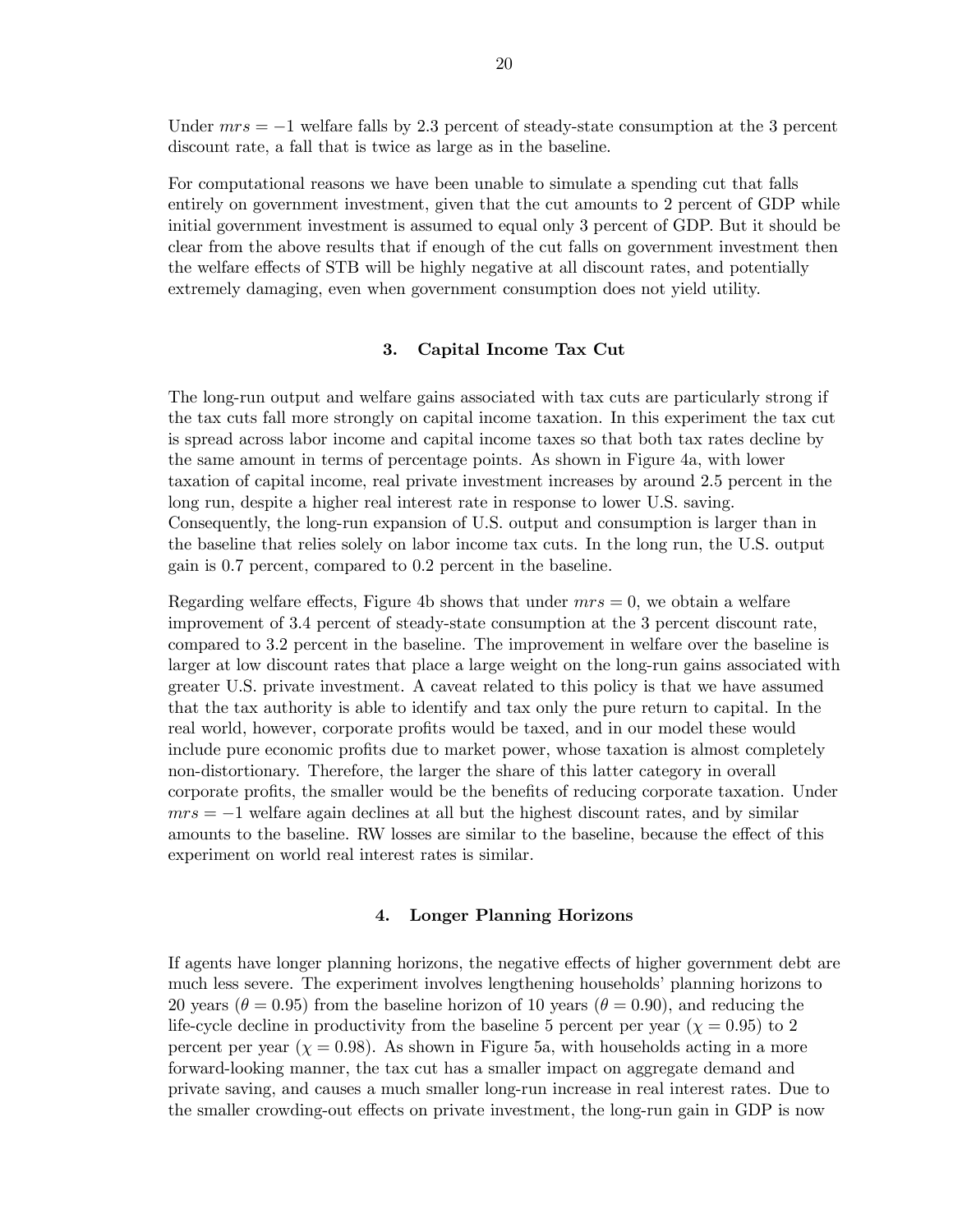0.4 percent, compared with 0.2 percent in the baseline. Also, given the much smaller increase in global interest rates, the spillover effects to RW are negligible.

Regarding welfare effects, Figure 5b shows that under  $mrs = 0$  we obtain a welfare improvement of 3.1 percent of steady-state consumption at the 3 percent discount rate, compared with 3.2 percent in the baseline. As in the baseline, assuming  $mrs = -1$  again results in a negative welfare result at all discount rates. The main result of this experiment however is that the RW welfare effects are now virtually zero, due to smaller real interest rate effects.

#### 5. Inelastic Labor Supply

As shown in Figure 6a, when labor supply is less elastic, labor income tax cuts have a less beneficial impact on long-run output, and welfare is slightly lower. In this experiment we reduce the labor supply elasticity from 0.5 to 0.25, and find that the long-run increase in GDP associated with STB declines to  $-0.1$  percent from 0.2 percent in the baseline. The reason is that the increase in real interest rates is sufficient to offset the now much smaller labor supply response to lower tax rates.

Regarding welfare effects, Figure 6b shows that under  $mrs = 0$  we obtain a welfare improvement by 3.0 percent of steady-state consumption at the 3 percent discount rate, compared with 3.2 percent in the baseline. As before, assuming  $mrs = -1$  results in a fall in welfare of 1.8 percent of steady state consumption, substantially more than in the baseline, which exhibits a fall of 1.2 percent. Spillovers to RW are similar to the baseline.

#### 6. Undoing the Tax Cut

The last experiment shows that if the tax cut does not succeed in inducing spending reductions and eventually has to be reversed, a plausible scenario, the effects on output and welfare are negative. The simulation assumes that the deficit created by the initial tax cut is closed over the same time horizon as it is in the baseline experiment, but by using labor income tax increases instead of government consumption cuts. As in the baseline, the accumulation of deficits results in a permanent increase in the public debt to GDP ratio of 5 percentage points.

As shown in Figure 7a, in the short run the economy still experiences an expansion as households respond to the initial tax cut. But over time the higher public debt and the higher taxes required to service the associated interest obligations crowd out output. The increase in global interest rates also implies substantial negative spillovers to RW at all discount rates.

Regarding welfare effects, Figure 7b shows that in this case, of course, there is no difference between the cases of  $mrs = 0$  and  $mrs = -1$ . Substantial welfare losses occur at all but the highest discount rates, with a loss equal to 0.3 percent of initial steady state consumption at the 3 percent discount rate. RW welfare losses are also substantial, and very similar in magnitude because the main long-run effect of this policy is a higher world real interest rate.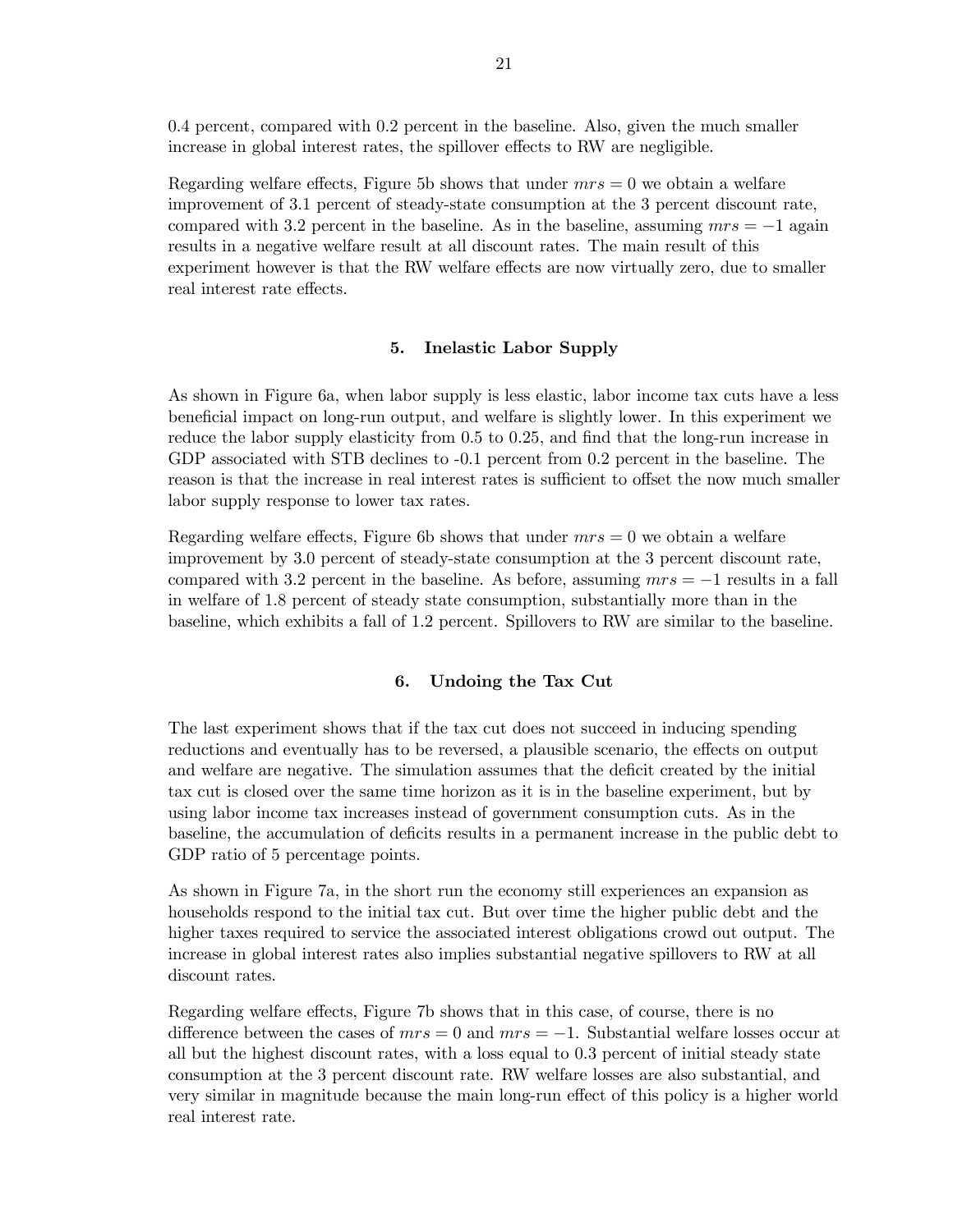## C. The Relationship between Welfare and Discount Rates

The welfare results in Figures 1-7 reflect a combination of welfare-increasing and welfare-reducing effects of STB. On the positive side, lower government spending makes more resources available for private consumption and thereby, in the baseline case, increases welfare. Tax cuts do the same by lowering distortions, especially if taxes on capital income are cut. On the negative side, lower government spending can reduce either utility, if it enters into the utility function, or output available for private consumption, if it enters into the production function. Also on the negative side, higher debt raises real interest rates, which lowers investment, output and welfare. Slower or aborted spending adjustment reduces the gains and increases the losses.

In 10 out of the 14 cases illustrated in Figures 1-7, U.S. welfare gains increase with the discount factor, meaning they are larger if the welfare criterion cares mostly about the near future. These are the cases where the future costs of STB are relatively high. This includes all seven cases where government spending enters into utility, where given the fact that the reduction of government spending is gradual, higher discounting pays more attention to the short run when government spending is still high. Even when government spending does not enter utility, the same result applies, and is quantitatively even more important, for cuts in government investment. For delayed or aborted cuts to government spending that does not yield utility or increase productivity, higher discounting still raises welfare because it assigns less importance to the fact that consumers start to benefit much later (or never) from lower government spending that crowds in private consumption. Also, for delayed spending cuts, the larger increase in real interest rates in the long run becomes less important for welfare when the discount rate is high.

In the remaining four cases, including the baseline under the assumption that government spending does not enter utility, U.S. welfare is very slightly decreasing in the discount rate. Here a larger discount rate pays less attention to the future gains from crowding-in of private consumption due to lower government spending, which in this case are larger than the future losses due to higher world real interest rates.

# VI. Conclusions

This paper has provided a systematic analysis of the macroeconomic and welfare effects of a policy popularly known as "starving the beast" (STB), which consists of cutting taxes with the intention of inducing budget deficits that, over time, force reductions in government spending. The analysis uses a carefully calibrated two-country model of the United States and the rest of the world, motivated by the fact that foreigners have recently played an important role in financing U.S. deficits. To deal with the obvious concern that our results depend on various aspects of the model's calibration, we conduct an extensive sensitivity analysis.

We find that the welfare results of STB are uncertain for the United States, and clearly negative for the rest of the world. Obtaining welfare gains in the United States requires, first of all, that STB actually succeeds in reducing spending, an optimistic assumption. It also requires that the government finds and eliminates spending that is completely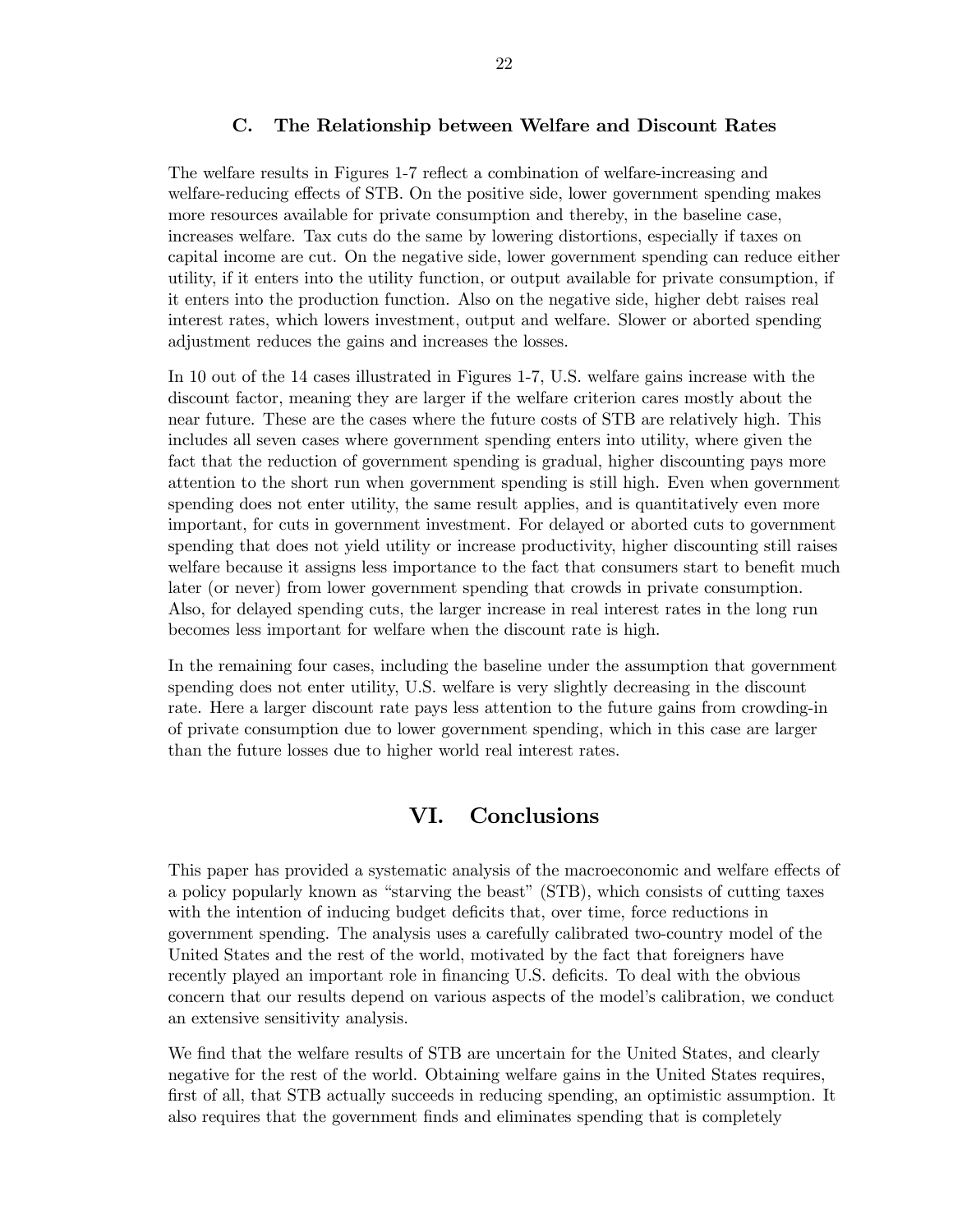unproductive for both household welfare and aggregate technology. On the other hand, if the eliminated government spending enters utility under a calibration that has been used in the recent literature, STB is detrimental. If part of it also enhances aggregate productivity under a calibration suggested by the empirical literature, the effects are even worse. The negative effects on the rest of the world arise because higher U.S. debt raises world real interest rates.

Another caveat to our analysis is that the rest of the world is assumed to not respond to the U.S. debt-financed tax cut with a debt-financed tax cut of its own. Such a response would offset some of the negative effects for the rest of the world, but would harm the United States by further raising world debt levels and, therefore, world real interest rates.

The results also illustrate how welfare assessments depend crucially on the rate at which the utility of future generations is discounted by policymakers. In particular, at very high discount rates that put a large weight on the short run, the gains associated with the near-term U.S. demand boom start to dominate the losses experienced at longer horizons.

In sum, our study finds no support for the idea that "starving the beast" is a foolproof way towards higher output and welfare. In fact, under many plausible circumstances, it could lead to precisely the opposite outcome.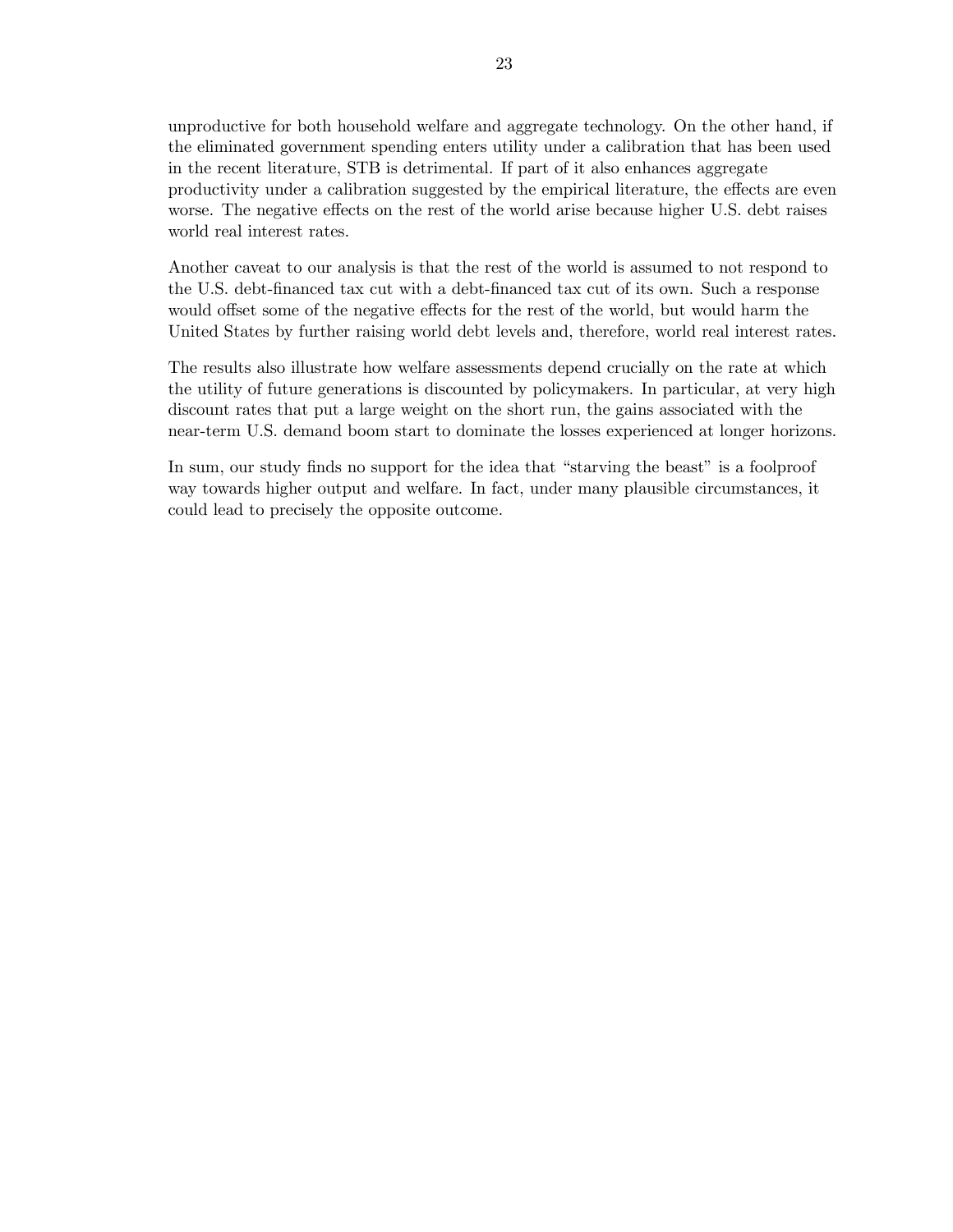

Figure 1. Base Case

Welfare Effects (percent of initial steady state consumption)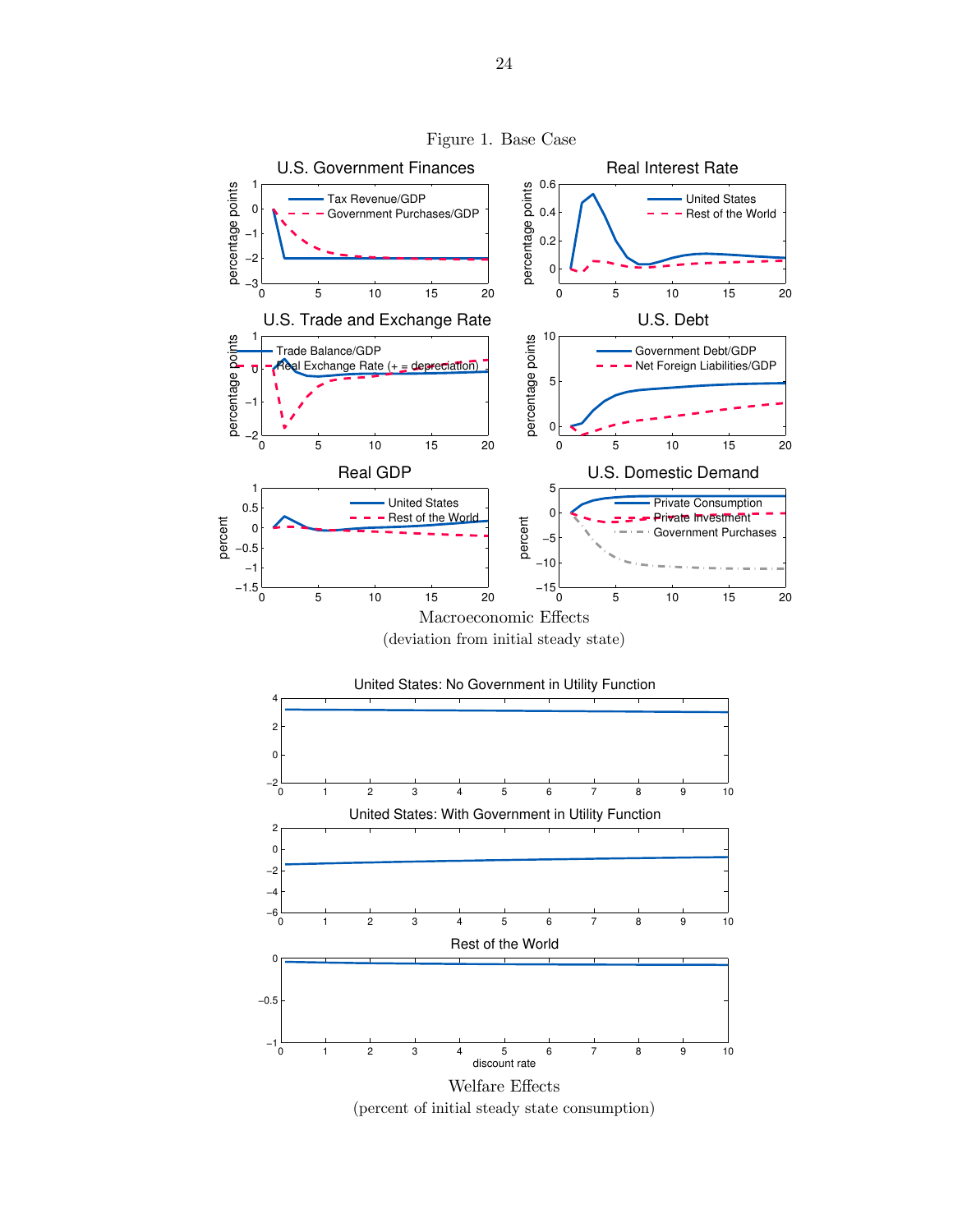

Figure 2. Slower Expenditure Adjustment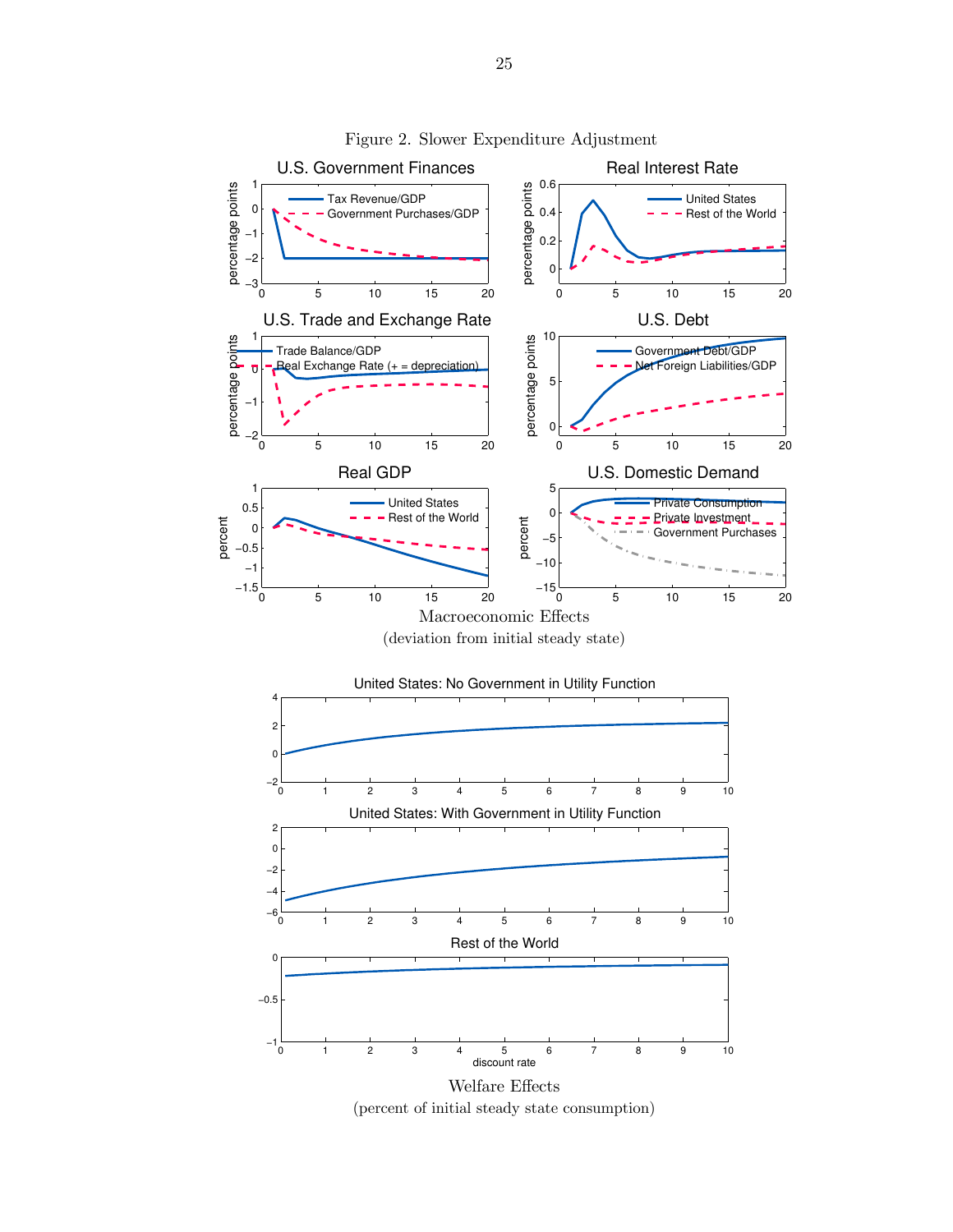

Figure 3. Government Investment Cut

Welfare Effects (percent of initial steady state consumption)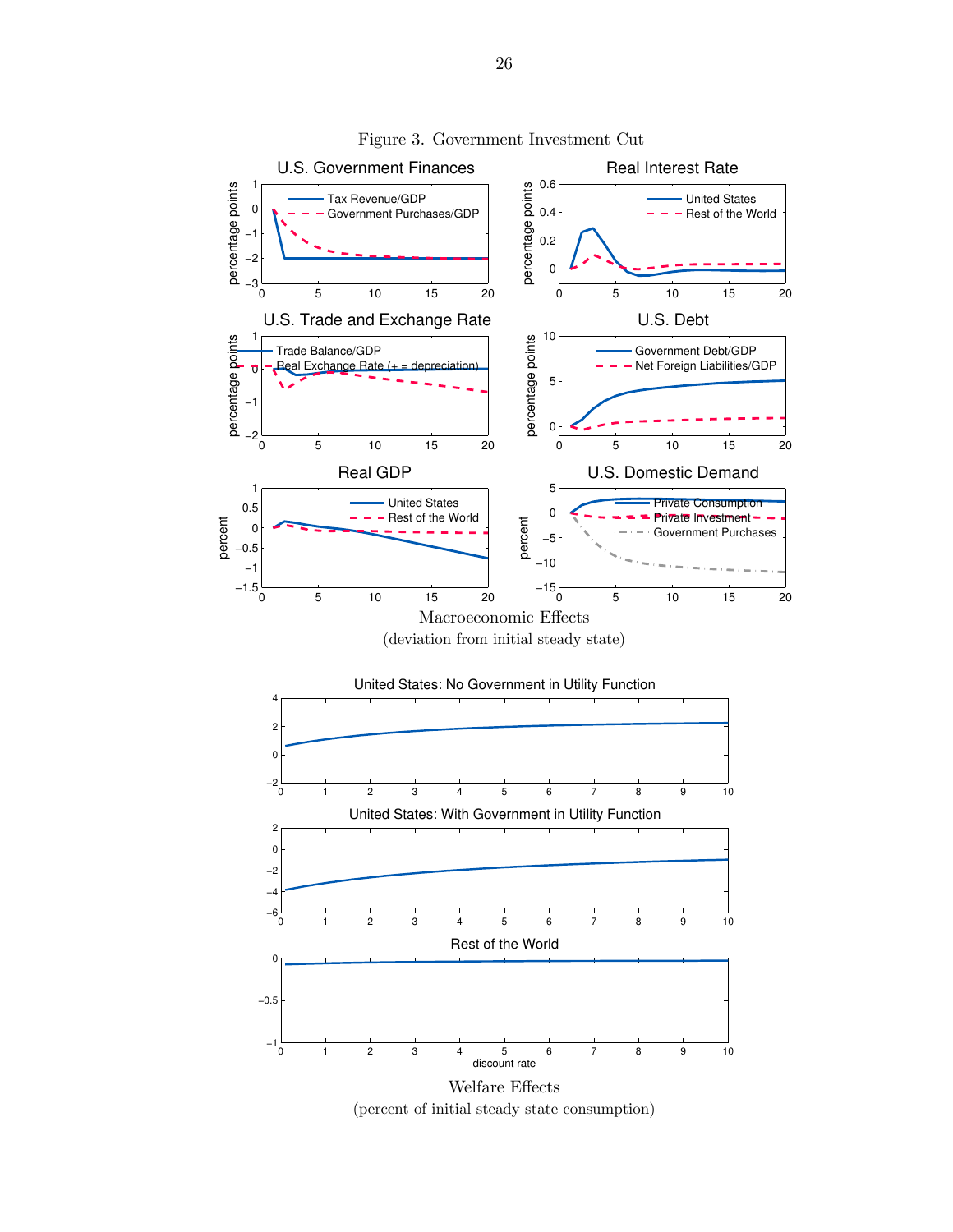

Figure 4. Capital Income Tax Cut

(percent of initial steady state consumption)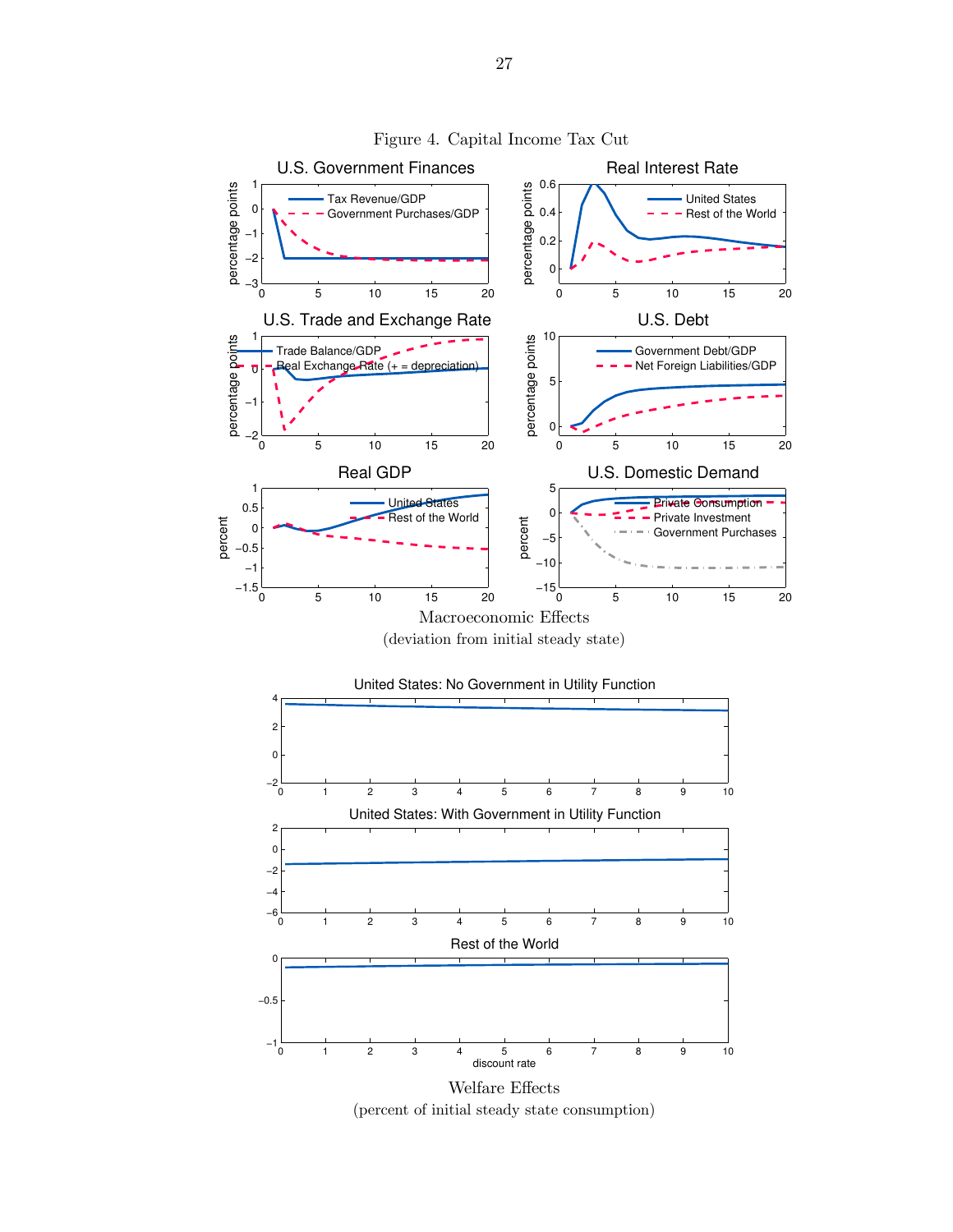

Figure 5. Longer Planning Horizons

(percent of initial steady state consumption)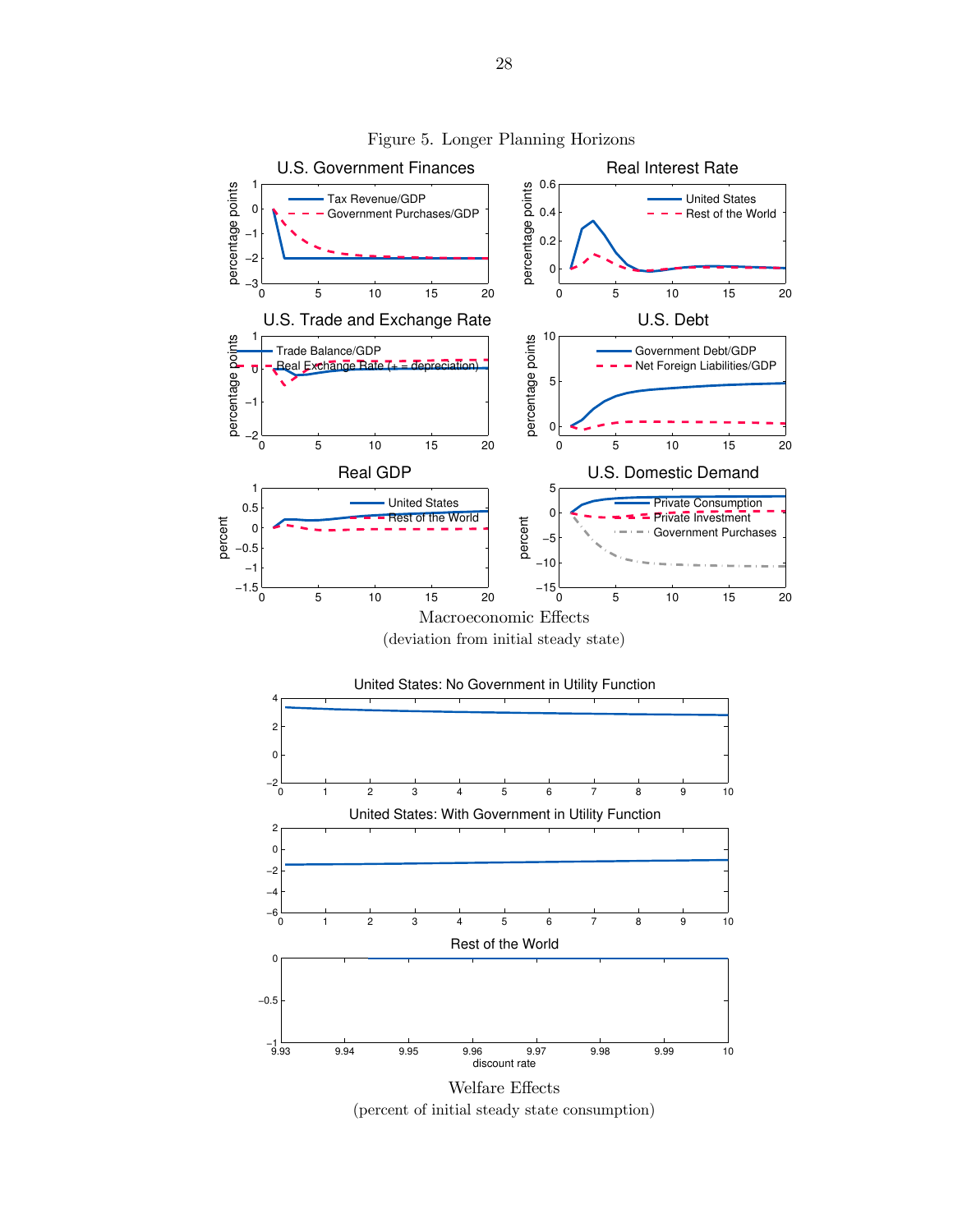

Figure 6. Inelastic Labor Supply

Welfare Effects (percent of initial steady state consumption)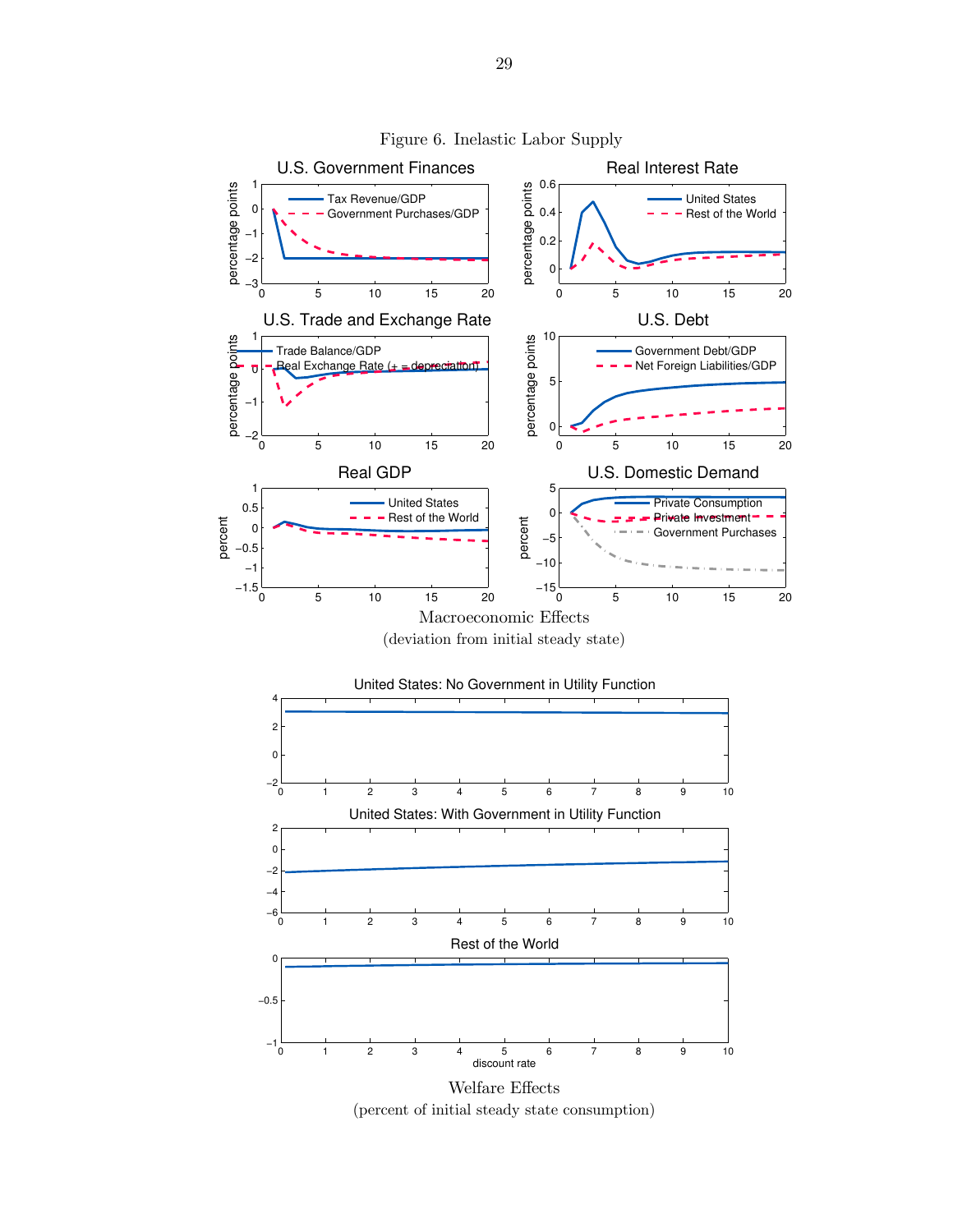

Figure 7. Undoing the Tax Cut

(percent of initial steady state consumption)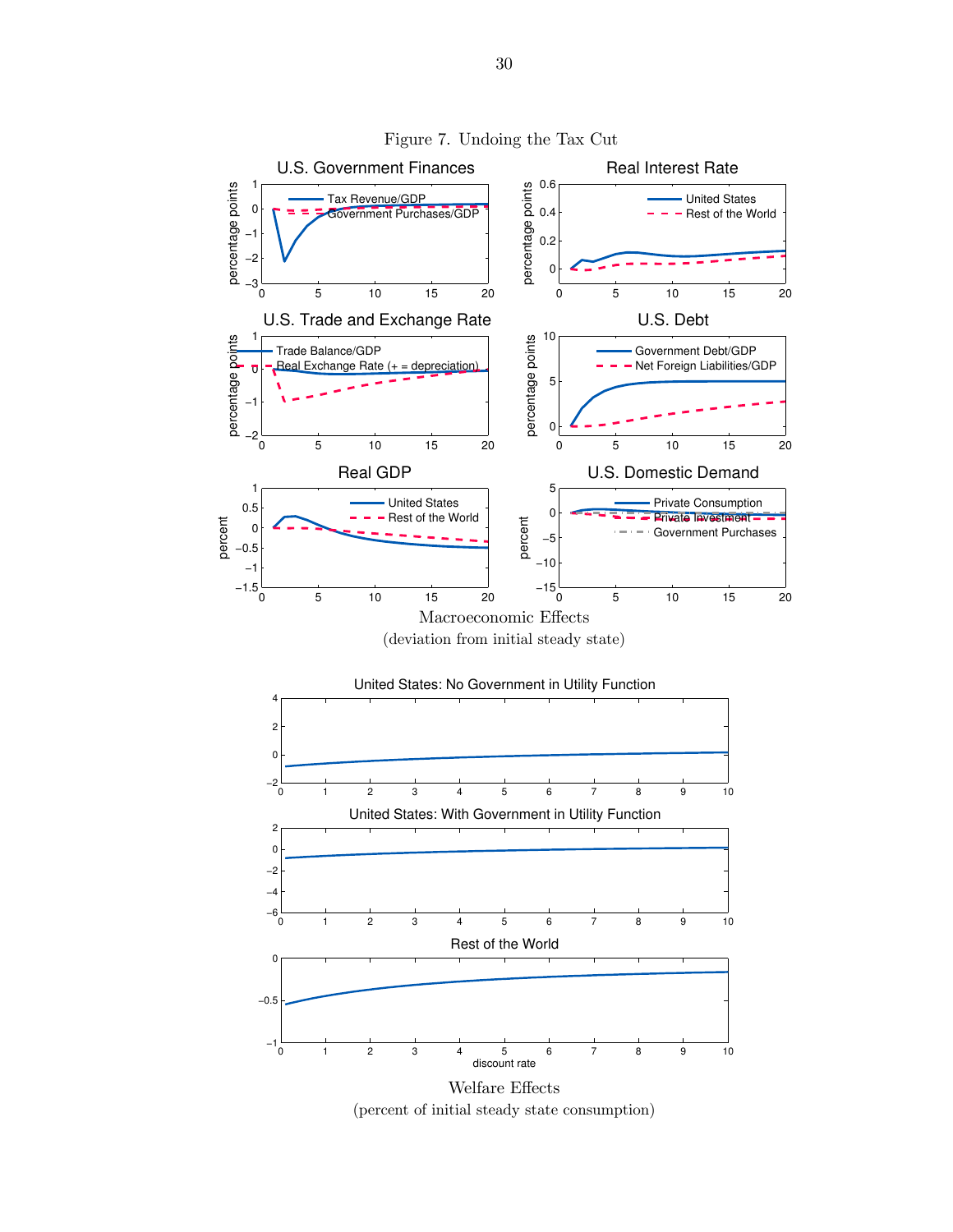|                                      | (1)             | (2)                                 | (3)                             | (4)                          | (5)                            | (6)                          | (7)                                |  |
|--------------------------------------|-----------------|-------------------------------------|---------------------------------|------------------------------|--------------------------------|------------------------------|------------------------------------|--|
| Experiment                           | <b>Baseline</b> | Slower<br>Expenditure<br>Adjustment | Government<br>Investment<br>Cut | Capital<br>Income<br>Tax Cut | Longer<br>Planning<br>Horizons | Inelastic<br>Labor<br>Supply | Undoing<br>$_{\rm the}$<br>Tax Cut |  |
| <b>GDP</b>                           |                 |                                     |                                 |                              |                                |                              |                                    |  |
| United States                        |                 |                                     |                                 |                              |                                |                              |                                    |  |
| 1 year                               | 0.29            | 0.25                                | 0.16                            | 0.07                         | 0.21                           | 0.15                         | 0.28                               |  |
| $10$ years                           | 0.02            | $-0.51$                             | $-0.23$                         | 0.40                         | 0.33                           | $-0.07$                      | $-0.35$                            |  |
| 50 years                             | 0.21            | $-2.60$                             | $-1.88$                         | 0.71                         | 0.44                           | $-0.08$                      | $-0.64$                            |  |
| $\mathbf{RW}$                        |                 |                                     |                                 |                              |                                |                              |                                    |  |
| 1 year                               | 0.03            | 0.10                                | 0.08                            | 0.12                         | 0.08                           | 0.11                         | $-0.01$                            |  |
| $10$ years                           | $-0.10$         | $-0.32$                             | $-0.09$                         | $-0.35$                      | $-0.03$                        | $-0.20$                      | $-0.16$                            |  |
| $50\ \mathrm{years}$                 | $-0.20$         | $-0.70$                             | $-0.19$                         | $-0.50$                      | 0.02                           | $-0.38$                      | $-0.62$                            |  |
| Consumption                          |                 |                                     |                                 |                              |                                |                              |                                    |  |
| United States                        |                 |                                     |                                 |                              |                                |                              |                                    |  |
| 1 year                               | 1.74            | 1.64                                | 1.59                            | 1.70                         | 1.67                           | 1.86                         | 0.58                               |  |
| $10$ years                           | 3.42            | 2.76                                | 2.78                            | 3.31                         | 3.27                           | 3.25                         | 0.06                               |  |
| $50$ years                           | $3.39\,$        | 0.71                                | 1.24                            | 3.55                         | 3.50                           | 3.17                         | $-0.79$                            |  |
| $\mathbf{RW}$                        |                 |                                     |                                 |                              |                                |                              |                                    |  |
| $1\ \ensuremath{\text{year}}\xspace$ | $-0.03$         | 0.01                                | 0.01                            | 0.02                         | 0.02                           | 0.02                         | $-0.04$                            |  |
| $10$ years                           | $-0.08$         | $-0.10$                             | $-0.03$                         | $-0.09$                      | 0.00                           | $-0.06$                      | $-0.17$                            |  |
| 50 years                             | $-0.07$         | $-0.28$                             | $-0.08$                         | $-0.16$                      | 0.02                           | $-0.13$                      | $-0.55$                            |  |
|                                      |                 |                                     |                                 |                              |                                |                              |                                    |  |

Table 1. Macroeconomic Effects (in percent deviation from initial steady state)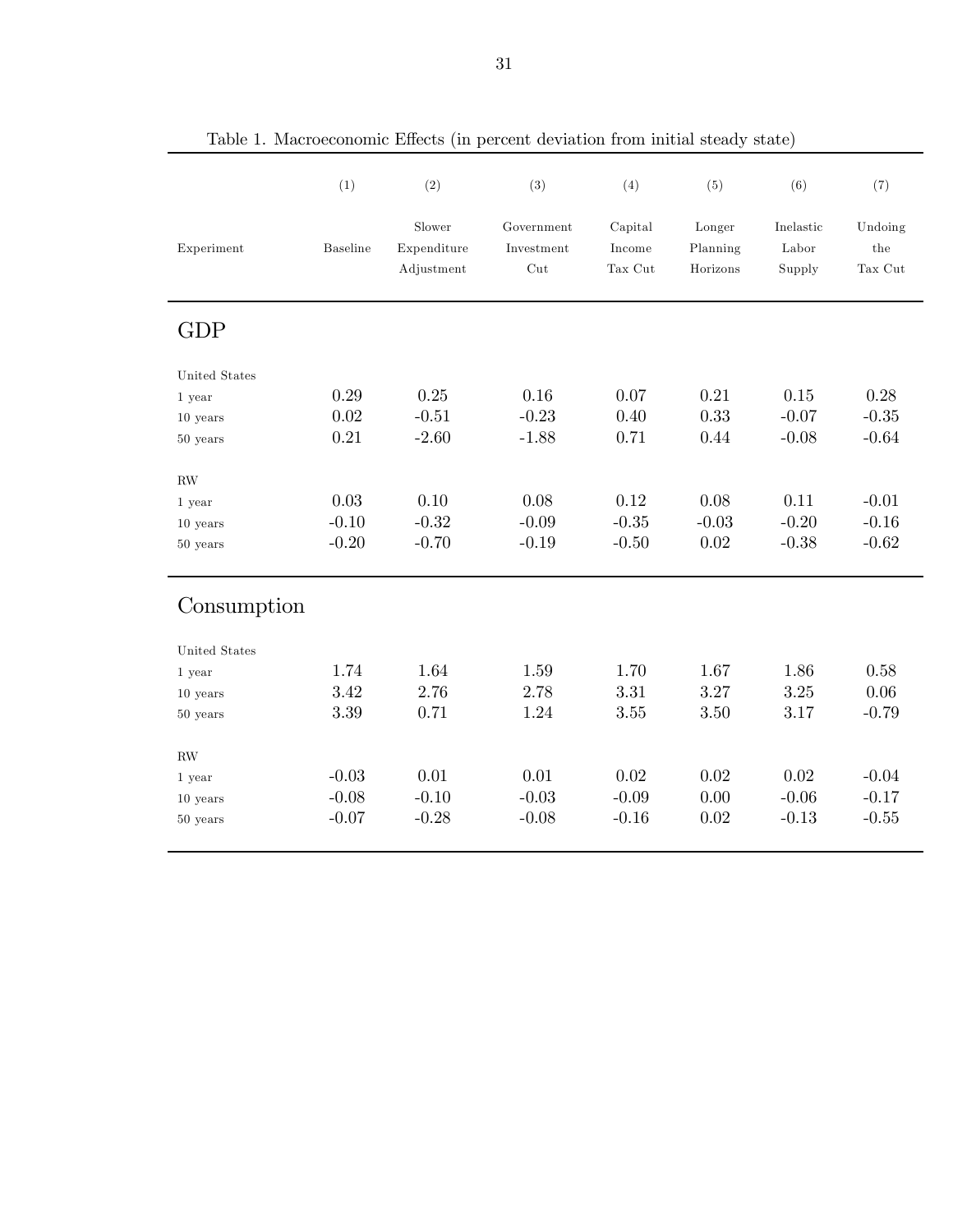|               | (1)             | (2)                                 | (3)                                         | (4)                          | (5)                            | (6)                          | (7)                       |
|---------------|-----------------|-------------------------------------|---------------------------------------------|------------------------------|--------------------------------|------------------------------|---------------------------|
| Experiment    | <b>Baseline</b> | Slower<br>Expenditure<br>Adjustment | Government<br>Investment<br>$_{\text{Cut}}$ | Capital<br>Income<br>Tax Cut | Longer<br>Planning<br>Horizons | Inelastic<br>Labor<br>Supply | Undoing<br>the<br>Tax Cut |
| United States | 3.16            | 1.41                                | 1.68                                        | 3.41                         | 3.09                           | 3.04                         | $-0.30$                   |
|               | (3.20, 3.00)    | (0.02, 2.21)                        | (0.62, 2.25)                                | (3.59, 3.13)                 | (3.36, 2.81)                   | (3.06, 2.95)                 | $(-0.82, 0.16)$           |
| <b>RW</b>     | $-0.07$         | $-0.15$                             | $-0.05$                                     | $-0.09$                      | 0.01                           | $-0.08$                      | $-0.32$                   |
|               | $(-0.04,-0.08)$ | $(-0.21,-0.08)$                     | $(-0.07,-0.03)$                             | $(-0.10,-0.06)$              | $(0.004,-0.00)$                | $(-0.10,-0.05)$              | $(-0.54,-0.16)$           |
| Discount rate | $3.0\,$         | 3.0                                 | 3.0                                         | 3.0                          | 3.0                            | 3.0                          | 3.0                       |
|               | (0.1, 10)       | (0.1, 10)                           | (0.1, 10)                                   | (0.1, 10)                    | (0.1, 10)                      | (0.1, 10)                    | (0.1, 10)                 |

Table 2. Benchmark Welfare - No Government Spending in Utility Function

Note: Table reports compensating variation (CV) based on assumption that government consumption does not contribute to household utility,i.e., an assumed marginal rate of substitution between private and government consumption of zero (mrs=0). Results at the 0.1 percent and 10 percent discount rates in parentheses.

|                        | (1)             | (2)                                 | (3)                                         | (4)                          | (5)                            | (6)                          |
|------------------------|-----------------|-------------------------------------|---------------------------------------------|------------------------------|--------------------------------|------------------------------|
| Experiment             | Baseline        | Slower<br>Expenditure<br>Adjustment | Government<br>Investment<br>$_{\text{Cut}}$ | Capital<br>Income<br>Tax Cut | Longer<br>Planning<br>Horizons | Inelastic<br>Labor<br>Supply |
| $CV$ with $mrs=1$      | $-1.15$         | $-2.69$                             | $-2.25$                                     | $-1.23$                      | $-1.33$                        | $-1.77$                      |
|                        | $(-1.41,-0.72)$ | $(-4.89,-0.76)$                     | $(-3.83,-0.96)$                             | $(-1.39,-0.91)$              | $(-1.42,-0.99)$                | $(-2.15,-1.13)$              |
| Threshold $mrs$ (CV=0) | $-0.72$         | $-0.33$                             | $-0.41$                                     | $-0.72$                      | $-0.68$                        | $-0.61$                      |
|                        | $(-0.68,-0.79)$ | $(-0.00,-0.73)$                     | $(-0.13,-0.68)$                             | $(-0.70,-0.75)$              | $(-0.68,-0.72)$                | $(-0.56,-0.70)$              |
| Discount rate          | 3.0             | 3.0                                 | 3.0                                         | $3.0\,$                      | 3.0                            | 3.0                          |
|                        | (0.1, 10)       | (0.1, 10)                           | (0.1, 10)                                   | (0.1, 10)                    | (0.1, 10)                      | (0.1, 10)                    |

## Table 3. Alternative Welfare - With Government Spending in Utility Function

Note: Table reports the compensating variation (CV) in percent of initial steady state consumption based on an assumed marginal rate of substitution between private and government consumption of  $-1$  ( $mrs = -1$ ). The table also reports the threshold value of the *mrs* such that there is no change in welfare (CV=0).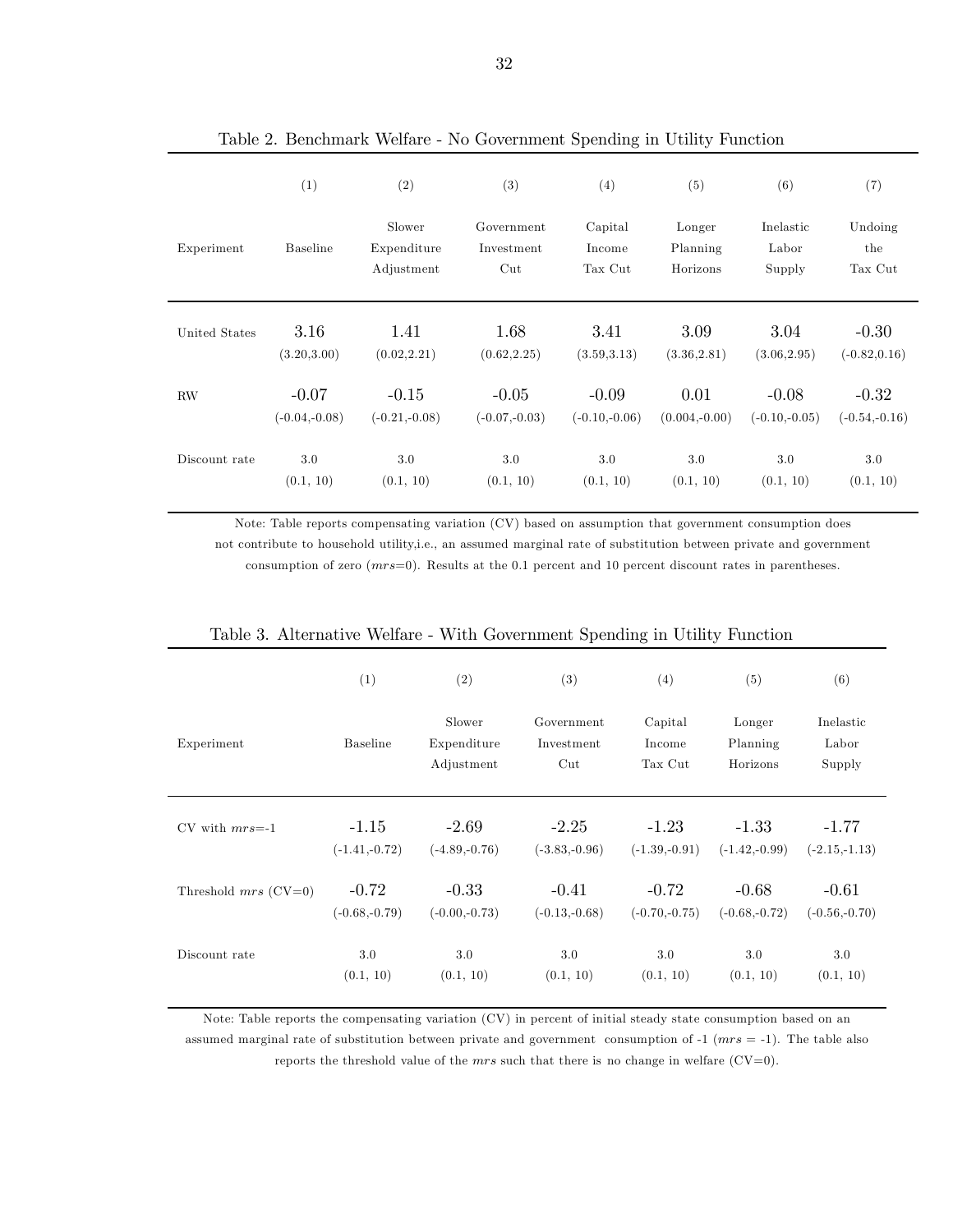## References

- Barro, R.J. (1974), "Are Government Bonds Net Wealth?", Journal of Political Economy,  $82(6)$ , 1095-1117.
- Beetsma, R.M. and Jensen, H. (2005), "Monetary and Fiscal Policy Interactions in a Micro-Founded Model of a Monetary Union", Journal of International Economics, 67, 320-352.
- Bernanke, B. and Mishkin, F. (1997), "Inflation Targeting: A New Framework for Monetary Policy?", *Journal of Economic Perspectives*, **11**, 97-116.
- Blanchard, O.J. (1985), "Debt, Deficits, and Finite Horizons", Journal of Political Economy, 93, 223-247.
- Blanchard, O. and Perotti, R. (2002), "An Empirical Characterization of the Dynamic Effects of Changes in Government Deficits and Taxes on Output", Quarterly Journal of Economics, 117, 1329-1368.
- Blinder, A.S. (1981), "Temporary Income Taxes and Consumer Spending", Journal of Political Economy,  $89(1)$ , 26-53.
- Boldrin, M., Christiano, L.J. and Fisher, J. (2001), "Habit Persistence, Asset Returns and the Business Cycle", American Economic Review, 91(1), 149-166.
- Calvo, G.A. (1983), "Staggered Prices in a Utility-Maximizing Framework", Journal of Monetary Economics, 12, 383-398.
- Chari, V.V. and Kehoe, P.J. (1999), "Optimal Fiscal and Monetary Policy", Chapter 26 in Taylor, J.B. and Woodford, M., eds., Handbook of Macroeconomics, Volume 1C, Elsevier.
- Christiano, L.J., Eichenbaum, M. and Evans, C. (1996), "The Effects of Monetary Policy Shocks: Evidence from the Flow of Funds", Review of Economics and Statistics,  $78(1), 16-34.$
- Christiano, L.J., Eichenbaum, M. and Evans, C. (1998), "Monetary Policy Shocks: What Have We Learned and to What End?", NBER Working Paper, No. 6400.
- Clarida, R., Gali, J. and Gertler, M. (1999), "The Science of Monetary Policy: A New Keynesian Perspective", Journal of Economic Literature, 37, 1661-1707.
- Eisner, R. (1969), "Fiscal and Monetary Policy Reconsidered", American Economic Review, 59, 897-905.
- Fatas, A., and Mihov, I. (2001), "The Effects of Fiscal Policy on Consumption and Employment: Theory and Evidence", CEPR Discussion Paper 2060.
- Fleming, J.M. (1962), "Domestic Financial Policies under Fixed and Floating Exchange Rates", IMF Staff Papers, 9, 369-379.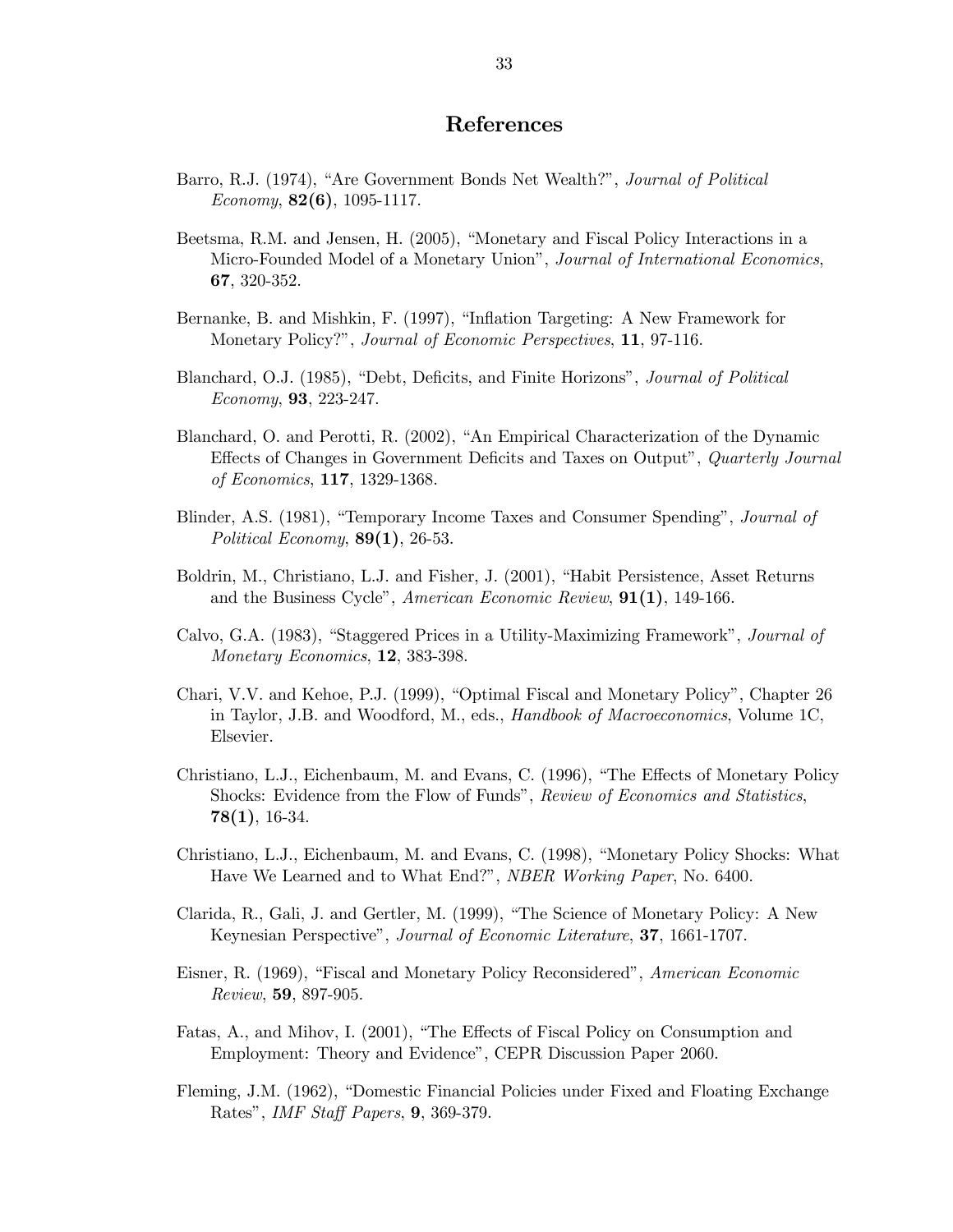- Friedman, M. (1957), A Theory of the Consumption Function, Princeton, NJ: National Bureau of Economic Research.
- Gali, J., Lopez-Salido, J.D. and Valles, J. (2007), "Understanding the Effects of Government Spending on Consumption", Journal of the European Economic Association, 5, 227-270.
- Gali, J. and Monacelli, T. (2008), "Optimal Monetary and Fiscal Policy in a Currency Union", *Journal of International Economics*, **76**, 116-132.
- Gali, J. and Perotti, R. (2003), "Fiscal Policy and Monetary Integration in Europe", Economic Policy, 37, 535-572.
- Ganelli, G., and Lane, P.R. (2002), "Dynamic General Equilibrium Analysis: The Open Economy Dimension", in: S. Altug, J. Chadha, C. Nolan, eds., Dynamic Macroeconomic Analysis. Cambridge: Cambridge University Press.
- Gavin, M. and Perotti, R. (1997), "Fiscal Policy in Latin America", NBER Macroeconomics Annual, 11-61.
- Gramlich, E.M. (1999), "Remarks by Governor Edward M. Gramlich before the Wharton Public Policy Forum Series, Philadelphia, Pennsylvania".
- Ireland, P. (2001), "Sticky-Price Models of the Business Cycle: Specification and Stability", Journal of Monetary Economics, 47, 3-18.
- Kaminsky, G., Reinhart, C.M. and Vegh, C. (2004), "When It Rains, It Pours: Procyclical Capital Flows and Macroeconomic Policies", NBER Working Papers, No. 10780.
- Kamps, C. (2004), "New Estimates of Government Net Capital Stocks for 22 OECD Countries 1960-2001", IMF Working Paper Series, WP/04/67.
- Krogstrup, S. (2002), "Should We Pay Attention to Indicators of Fiscal Impact on Demand?", Geneva Graduate Institute of International Studies, HEI Working Papers, No. 01/2002.
- Kumhof, M. and Laxton, D. (2007), "A Party without a Hangover? On the Effects of U.S. Government Deficits", IMF Working Papers, WP/07/202.
- Lane, P. (2001), "The New Open Economy Macroeconomics: A Survey", Journal of International Economics, 54(2), 235-266.
- Laxton, D. and Pesenti, P. (2003), "Monetary Rules for Small, Open, Emerging Economies", Journal of Monetary Economics, 50(5), 1109-1152.
- Leeper, E.M., Sims, C. and Zha, T. (1996), "What Does Monetary Policy Do?", Brookings Papers on Economic Activity, 2, 1-63.

Ligthart, J.E. and Suárez, R.M.M. (2005), "The Productivity of Public Capital: A Meta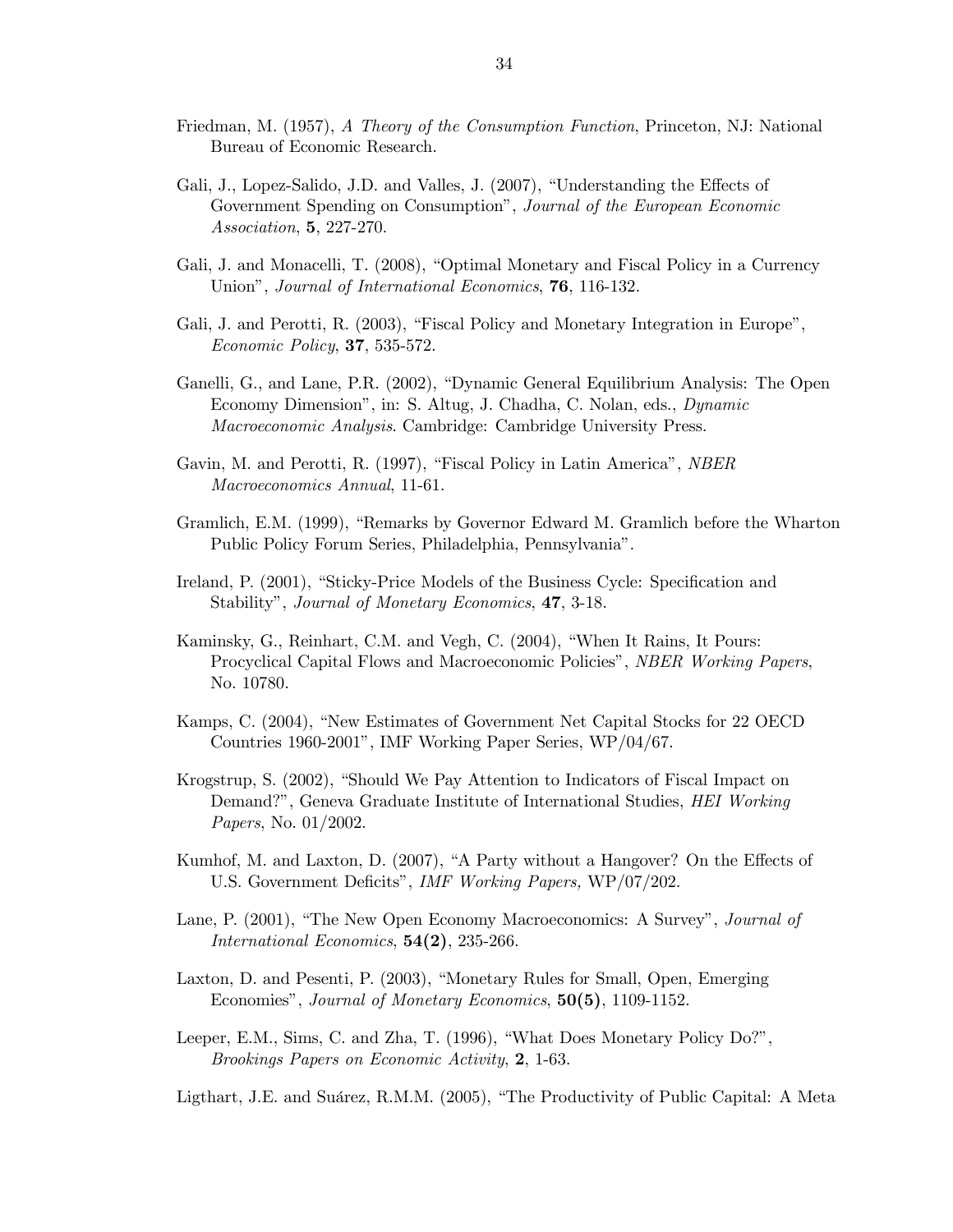Analysis", Working Paper, Tilburg University.

- Lucas, R.E. (1972), "Expectations and the Neutrality of Money", Journal of Economic Theory, 4, 103-124.
- Lucas, R.E. Jr. (1987), Models of Business Cycles (Oxford, New York: Basil Blackwell).
- Medina, J.P. and Soto, C. (2006), "Copper Price, Fiscal Policy and Business Cycle in Chile", Working Paper, Central Bank of Chile.
- Modigliani, F. and Steindel, C. (1977), "Is a Tax Rebate an Effective Tool for Stabilization Policy?", *Brookings Papers on Economic Activity*, 1977(1), 175-203.
- Mountford, A. and Uhlig, H. (2002), "What are the Effects of Fiscal Policy Shocks?", CEPR Discussion Papers, No. 3338.
- Mundell, R.A. (1963), "Capital Mobility and Stabilization Policy under Fixed and Flexible Exchange Rates", Canadian Journal of Economics, 29, 475-485.
- Musgrave, R.A. (1959), The Theory of Public Finance, New York: McGraw Hill.
- Okun, A.M. (1971), "The Personal Tax Surcharge and Consumer Demand, 1968-1970", Brookings Papers on Economic Activity, 1971(1), 167-211.
- Pencavel, J. (1986), "Labor Supply of Men", in: O. Ashenfelter and R. Layards, eds., Handbook of Labor Economics, Vol. 1. Amsterdam: North Holland.
- Perotti, R. (2007), "In Search of the Transmission Mechanism of Fiscal Policy", NBER Working Papers, No. 13143.
- Philips, A.W. (1954), "Stabilization Policy in a Closed Economy", Economic Journal, 64, 290-332.
- Rotemberg, J. (1982), "Sticky Prices in the United States", Journal of Political Economy, 90, 1187-1211.
- Schmitt-Grohe, S. and Uribe, M. (2007), "Optimal Simple and Implementable Monetary and Fiscal Rules", Journal of Monetary Economics, 54, 1702-1725.
- Seidman, L.S. (2003), Automatic Fiscal Policies to Combat Recessions, Armonk, NY: M.E. Sharpe.
- Shapiro, M.D. and Slemrod, J.B. (2002), "Did the 2001 Tax Rebate Stimulate Spending? Evidence from Taxpayer Surveys", NBER Working Papers, No. 9308.
- Solow, R.M. (2005), "Rethinking Fiscal Policy", Oxford Review of Economic Policy,  $21(4)$ , 509-514.
- Springer, W.L. (1975), "Did the 1968 Surcharge Really Work?", American Economic Review, 65, 644-659.